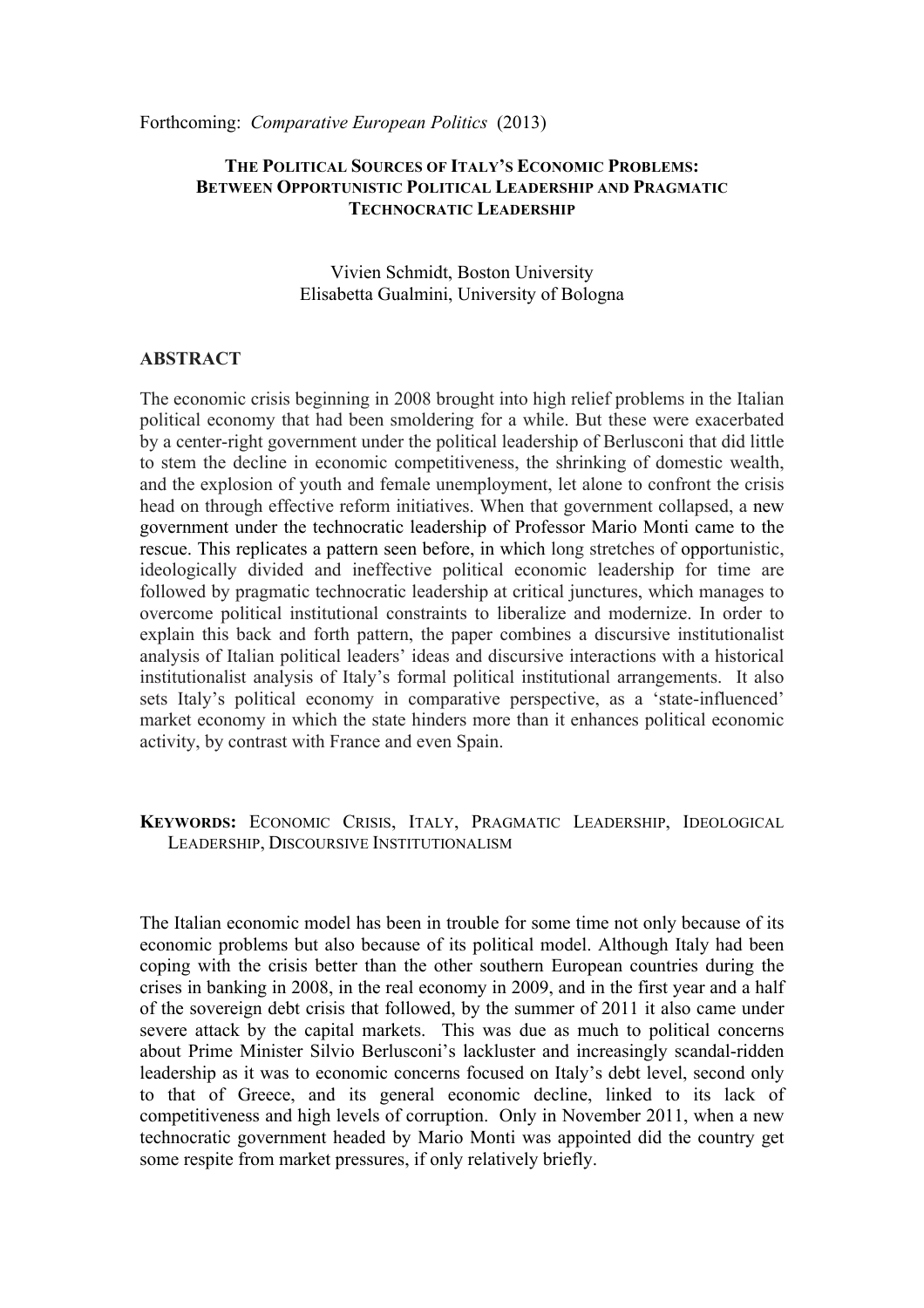While it is true that the large Italian firms remain competitive, they are barely so. Italy has consistently had one of the worst scores in Europe for competitiveness: at 50 in 2009 (where 1 is best), its score was only marginally better than that of Greece, at 52, and Romania, at 54 (World Competitiveness Yearbook 2009). Moreover, its reputation for corruption has been such that in Pew Survey (2012) on stereotypical perceptions of other European countries during the Eurocrisis Italy was cited as most corrupt by five out of the eight countries surveyed (including by Italy), with the exceptions being Greece, Poland, and the Czech Republic (which cited themselves instead). What is more, small and medium enterprises of the 'third Italy' have been threatened not only by the competition that comes from abroad – from the east – but also by barriers to competition coming from within. This includes mostly senseless rules that relegate Italy to an overall ranking of 78 (where 1 is best) on the ease of doing business, far behind other EU member states with the exception of Greece, at 110; to a ranking of 136 on tax compliance, ahead only of Romania and Belarus in Europe; and at an even lower ranking of 156 on respect for contracts, which puts it only just above Albania and Pakistan (World Bank-Ease of Doing Business 2010). A further issue for small and medium-sized businesses is the lack of assistance in training, research and development, or government grants for the facilitation of business, which exist in the Nordic countries and Germany. Other issues include relatively poor industrial relations and overly expensive yet inequitable pensions systems that lead to business reluctance to hire.

Most of these problems suggest that Italy's economic difficulties have their roots on the political side of the political economy, in particular in the failures of the state and its political leadership. To elucidate this argument, it is useful to compare Italy to the two other countries that are closest to it in variety of capitalism, France and Spain.

Of the varieties of capitalism typically described for Europe, Italy fits best into the category defined as 'state-influenced market economies' (SMEs) that also includes France, Spain, Portugal, and Greece (see Schmidt 2002, 2009, 2012a), by contrast with the 'liberal market economies' of Anglophone countries (LMEs), the coordinated market economies of Nordic and Continental countries (CMEs) (see Hall and Soskice 2001), and the dependent market economies (DMEs) of Eastern Europe (see Nölke and Vliegenthart 2009). State-influenced market economies are distinctive both for the more significant role of the state in organizing the economic activities of business and labor and for its effects on their logic of interaction. Unlike the 'arbitrator' state in market-driven LME's, the 'enabling' state in non-market coordinated CMEs (Hall and Soskice 2001), or even the 'dependent' state in foreign capital driven DMEs (Nölke and Vliegenthart 2009), the 'influencing' state in SMEs exercises leadership in the economy where it sees the need to intervene in business or labor relations but otherwise may leave business significant autonomy. This makes for a hierarchical logic of interaction for state, business, and labor relations rather than the joint decision between employers, unions and the state championed by CMEs, the unilateral action of autonomous companies in LMEs, or the unilateral action of foreign capital in DMEs (Schmidt 2009).

In France, the ideal-typical SME, the state's actions have largely enhanced the national political economy as it moved from 'state capitalism' in the postwar period to 'state-enhanced capitalism' (Schmidt 2002), or from *dirigisme* (interventionism) to post-*dirigisme* (Levy 1999). In Spain, a similarly enhancing effect of the state could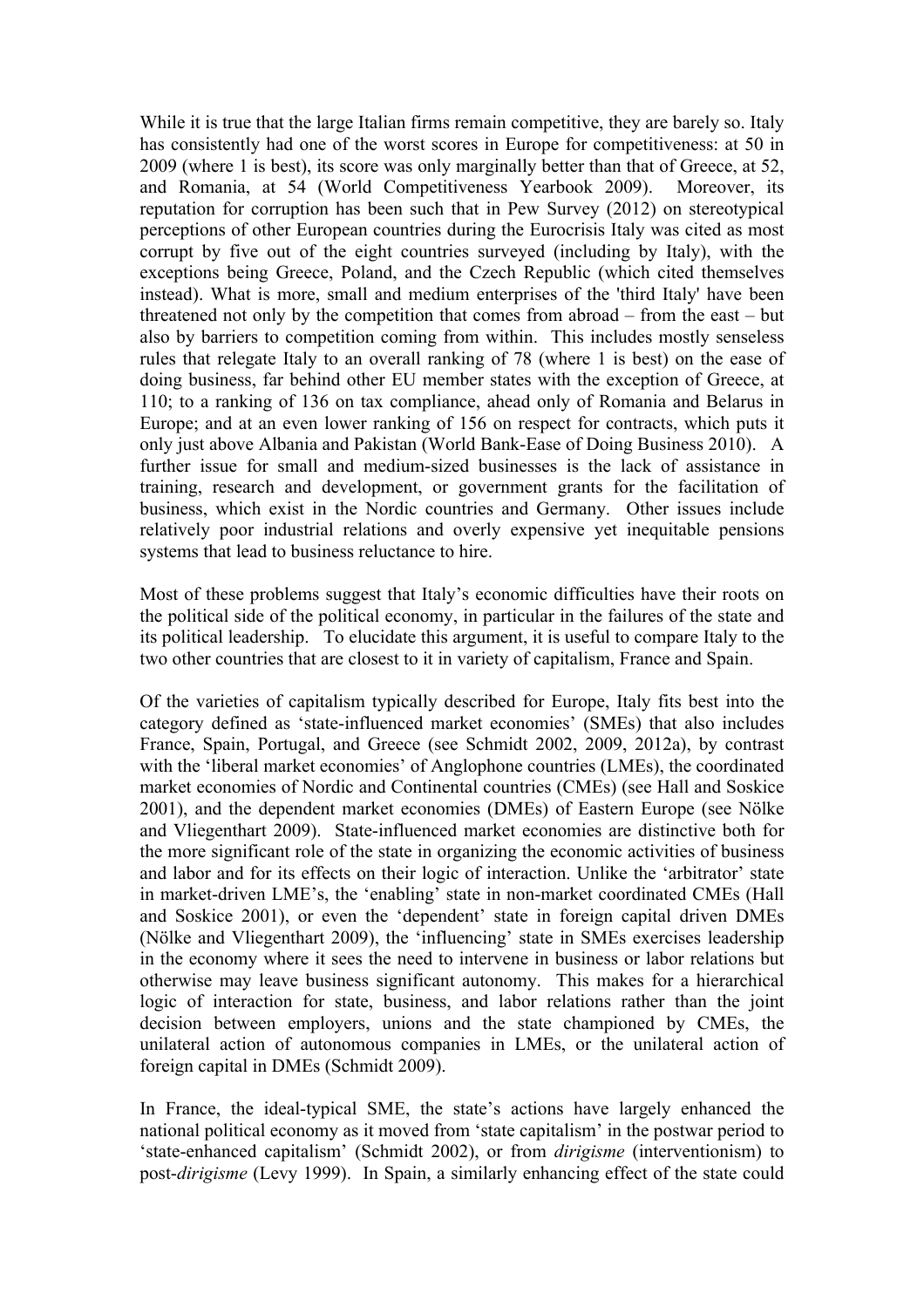be charted since the end of the Franco regime—leaving aside the devastation of the crisis brought about by the speculative housing bubble—making for a 'mixed market economy influenced by the state' (Royo 2008). By contrast, in Italy's SME, the state's presence has largely been hindering with the exception of short periods in the mid-1990s and today, which is why Schmidt (2002) has called it 'state capitalism' that is 'state-led by misdirection,' why Della Sala (2004) has named it 'dysfunctional state capitalism,' and why Barca (2010) has more neutrally called its model 'public neo-capitalism.'

Significantly, Italy's trajectory since the postwar years has taken it back and forth between opportunistic, ideologically-divided political leadership acting mostly as a hindrance to national economic development for long stretches of time, and pragmatic technocratic leadership for short moments at critical junctures which overcame both political and institutional constraints to liberalize and modernize. By contrast, France began with ideologically united (*dirigiste*) technocratic leadership in the postwar years that successfully promoted growth via an interventionist state and then moved to pragmatic political leadership since the 1980s that liberalized as it modernized (Gualmini and Schmidt n/a). In further contrast, Spain began with ideologically united (fascist) political leadership in the postwar years that was much more of a hindrance to development than in Italy but then switched to pragmatic political leadership since the mid 1980s that liberalized and modernized (Schmidt 2012). To demonstrate this argument, the chapter combines a discursive institutionalist analysis of Italian political leaders' ideas and discursive interactions with a historical institutionalist analysis of Italy's formal institutional arrangements and policies.

For the discursive institutional approach, which highlights the importance of ideas and discursive interactions in institutional context (Schmidt 2002, 2006, 2008; Campbell and Pederson 2001; see also Hay 2006), we focus not only on the ideational legacies that define the ways in which actors conceptualized and remade markets (Clift 2009) within the context of national and state traditions of economic thought and practice (O'Sullivan 2007) but also how political elites coordinated the construction of policies and then legitimized them politically (or not) to national publics with communicative discourses within their particular institutional contexts. As for leadership, we identify different kinds of ideational entrepreneurs ideological, when they hold dogmatically to a particular set of ideas; opportunistic, when gaining and wielding political power or retaining their position takes precedence over any ideas; or pragmatic, when willing and able to adapt their ideas to changing political and economic circumstances (Schmidt and Thatcher n/a). Additionally, such entrepreneurs may consist of political elites whose power and authority stem from their representative legitimacy, or technocratic elites whose power derives from its express delegation by political 'principals' and whose authority results from their expertise (Gualmini and Schmidt n/a).

For the historical institutional approach, the article puts such leaders into formal institutional contexts by exploring the institutional constraints and obstacles to leadership as well as the ways in which some reforms may be 'layered' onto existing policies while others may 'convert' existing policies or even subject them to 'drift' (Streeck and Thelen 2005). In addition to the policies, however, we also consider the importance of political institutions. As a 'compound' polity in which governing activity tends to be dispersed through multiple authorities due to a unitary state with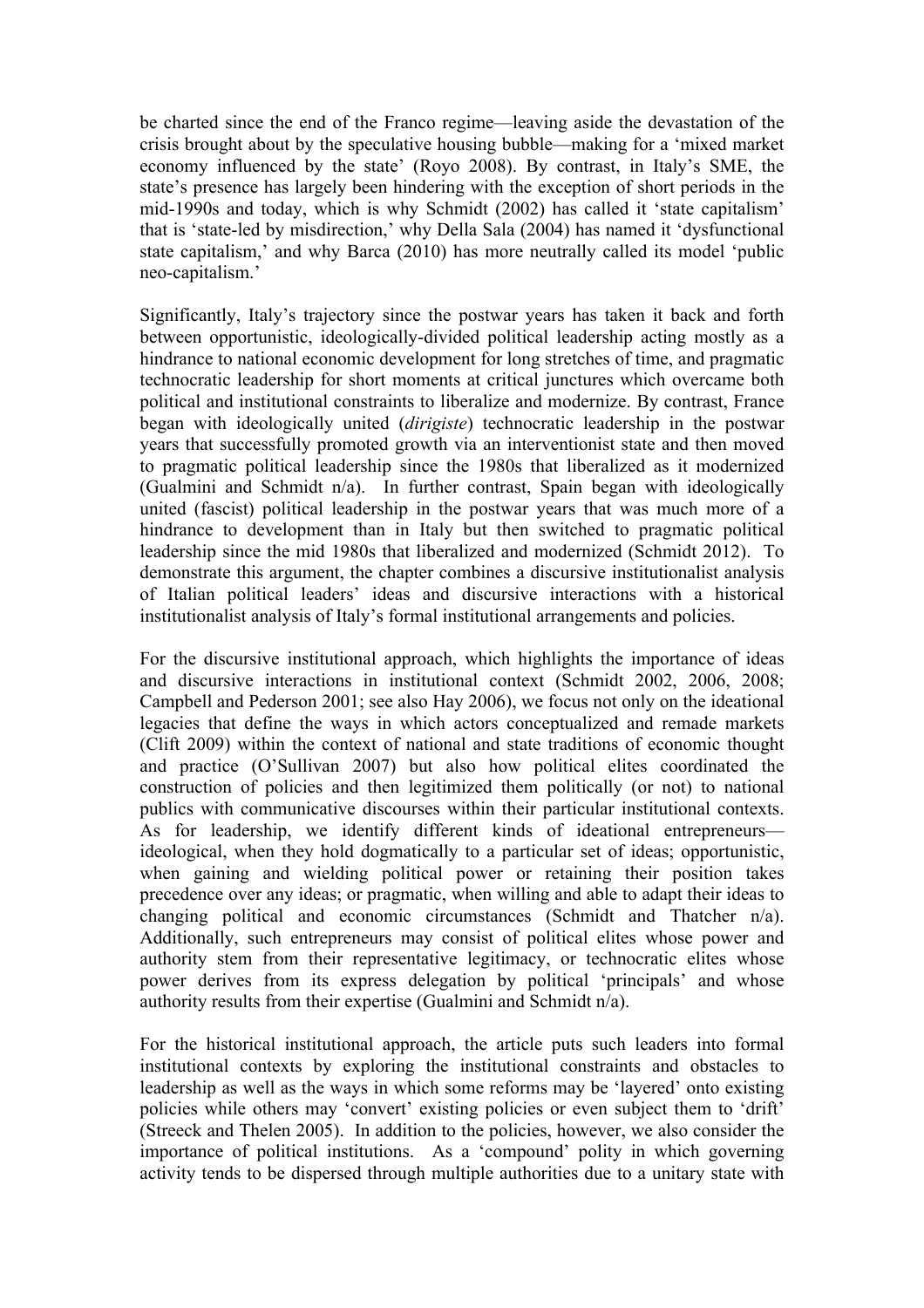extensive regionalization, corporatist if not clientelist relations, and proportional representation system, Italy better resembles a less functional, less federalized Spain than a centralized France, with its 'simple' polity in which governing activity tends to be channeled through the executive via a centralized unitary state, statist policymaking, and majoritarian representation. Such historical political institutional analysis is also useful as background for discursive institutionalist analysis, since the very structure of the political institutions have an effect on discursive practice. In a compound polity like Italy, the coordinative discourse tends to be more elaborate than the communicative, given the number of actors who need to reach agreement on policies and the difficulty thereby to be heard in the cacophony of voices among actors involved in crafting policies, especially where they fail to agree, and go to the streets in protest. In a simple polity like France, the communicative discourse tends to be more elaborate, given the need to legitimate to the general public policies decided by a restricted set of policy actors, although here too, cacophony can result where actors not privy to the coordinative discourse protest in the streets (Schmidt 2006).

This paper will show that Italy's economic problems are not only linked to its political economic institutions (variety of capitalism) but also to its compound political institutions, bad policies and failed politics – not only in terms of interests (i.e. relationships with business, unions, and political parties) but also in terms of innovative ideas and discourses of policy construction and legitimization. We begin by examining the development trajectory of Italy, then look at the economic impact of the crisis in Italy, and end with a discussion of the policies and politics of Italy to counter the crisis. Throughout, the article uses references to France and Spain, where useful, to highlight Italy's problematic trajectory.

# **ITALY'S POLITICAL ECONOMIC TRAJECTORY: FROM OPPORTUNISTIC POLITICAL LEADERSHIP TO PRAGMATIC TECHNOCRATIC LEADERSHIP AND BACK**

Although the state has always played an influential role in the SMEs, its role and influence have changed considerably over time, resulting in substantial differences among countries characterized by this variety of capitalism. In the postwar period, France was the ideal-typical model, having adopted a version of state capitalism in which the *dirigiste* state prevailed through its leadership over business activity and its control over labor. During this same period in Italy, the state also led, but it fell far short of the ideal, making for a kind of failed state capitalism in which the state was unable to provide leadership to business, to run its nationalized enterprises effectively, or to control the unions. Spain was the antithesis of France, with an authoritarian state capitalism in which the fascist state predominated through its corporatist organization of business and labor, and stunted as it controlled economic growth.

Since the 1980s, much changed in these three countries. In France, the state itself engineered the *dirigiste* end of its *dirigisme* (Schmidt 1996), thereby creating a 'post*dirigiste'* state (Levy 1999; Clift 2009). The French state no longer leads business as a result of privatization and deregulation, and no longer imposes wage bargains, since state withdrawal in the 1980s led to their radical decentralization. Nonetheless, the state continues to influence business and labor by intervening where and when it sees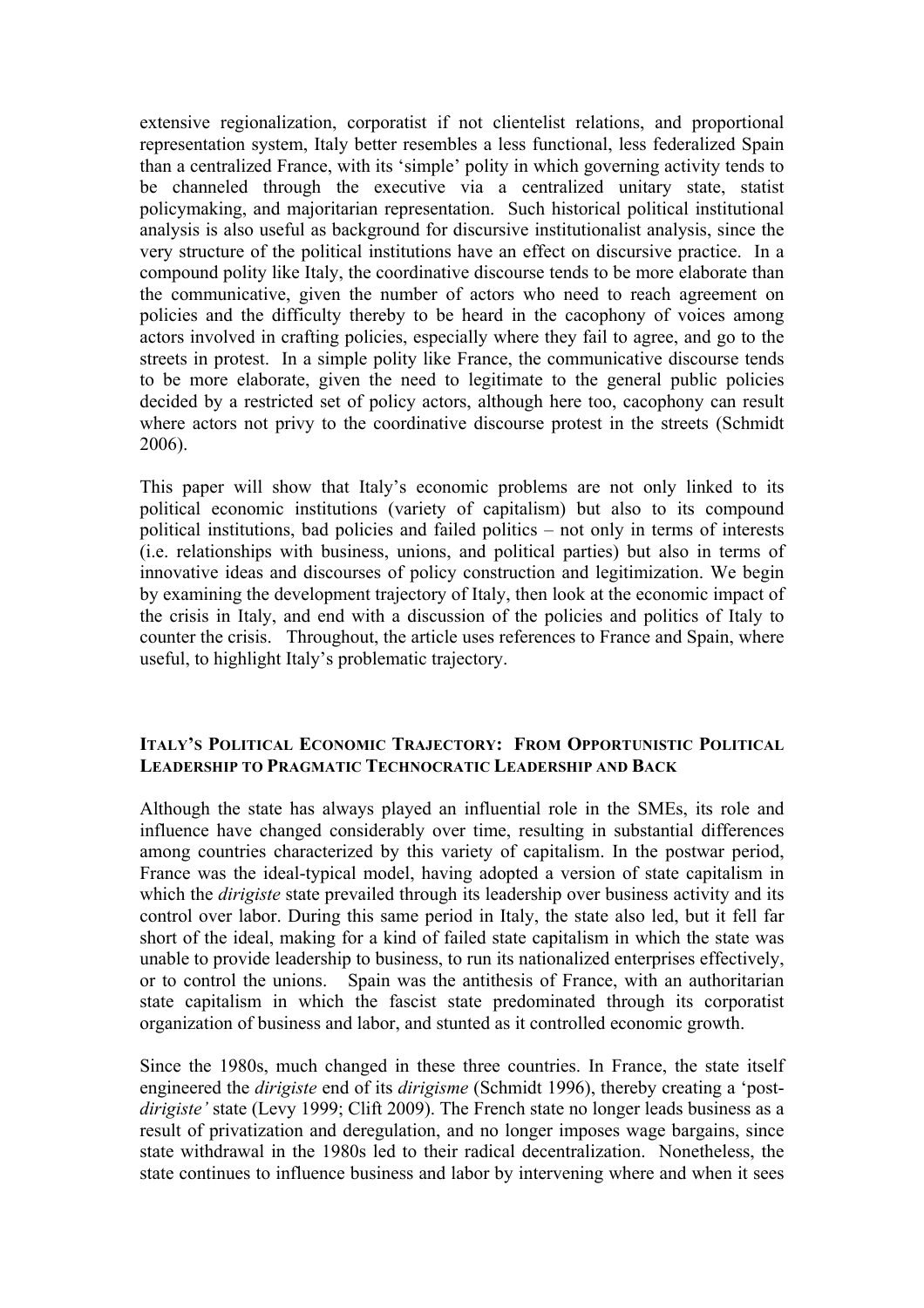fit—something that is taken as a right by state officials and is accepted as legitimate by the public and even those most affected, even when they contest the actions. In Spain, with the transition to democracy in the mid to late 1970s and the accession to the European Union in the mid 1980s, the state also remained central to the liberalization of business and the move to democratic corporatism (Royo 2002, 2008).

In Italy, by contrast, the 'paralyzed' state lasted from the postwar period to the early 1990s, with neither France's centralized executive authority nor Spain's democratic corporatism. The Italian state had a weak executive, an incompetent, if not corrupt, civil service, a strong but ineffective parliament, and a system of *partitocrazia,* or the politicization along party lines of all aspects of political and administrative life including the appointments along party lines of managers of nationalized enterprises.. In this context, business actors ignored the state when they could or, when they couldn't, bought it off (DiPalma 1977; Pasquino 1989). Only regional governments, especially in the north central and western regions, played an 'enhancing' role for the 'third Italy' of small interconnected business (Locke 1995). Finally, confrontation on a massive scale was a regular part of the policymaking pattern, especially for those societal actors who felt cut out of the patronage system. Unionized labor in particular, which was strong in numbers but weak and fragmented in organization had a highly adversarial relationship with management. In the face of this, the Italian government, which frequently tried to bring labor and management to the table for coordinative negotiations, almost always failed and, unlike France, was unable then to impose wage bargains on labor and management, as pensions and wages along with public debt and government deficits skyrocketed out of control (Ferrera and Gualmini 2004)

Italy's political economic model improved markedly with the inception of the 'Second Republic' in the early 1990s, when the fall of the Berlin Wall led to the collapse and subsequent renewal of the Italian party system. Privatization and deregulation began in earnest under technical and center-left governments, as did reforms of pension systems and labor markets—in particular in the run-up to EMU. This was precipitated not only by the external political changes related to the collapse of the Soviet Union but also by internal dynamics, in particular by the '*tangentopoli'* (bribe-city) and '*mani pulite*' (clean hands) investigations that exposed the old system of political corruption and deal-making at the basis of the old clientelistic relationships. Moreover, the state gained greater capacity and a new set of political parties and politicians as a result of electoral reforms that produced more of a two party system, and elections that brought to power 'technical' governments of pragmatic technocratic elites that in this initial period pushed through major liberalizing and modernizing reforms without any party vetoes and demands, and with the support of trade unions and business associations for tripartite concerted action..

This transformation began with state and societal actors who had broken with the traditional pattern even prior to the end of the Cold War. "Virtuous circles" of magistrates beginning in the 1980s first pursued the mafia and then politicians and businessmen as the Cold War drew to a close, contributing to the demise of the old political class. At the same time, the 1981 "divorce" between the Bank of Italy and the Treasury enabled the central bankers the freedom to follow the lead of other countries in the turn to monetarist monetary policy (Goodman 1991). But in choosing to stop being the buyer of last resort of unsold government bonds, although it had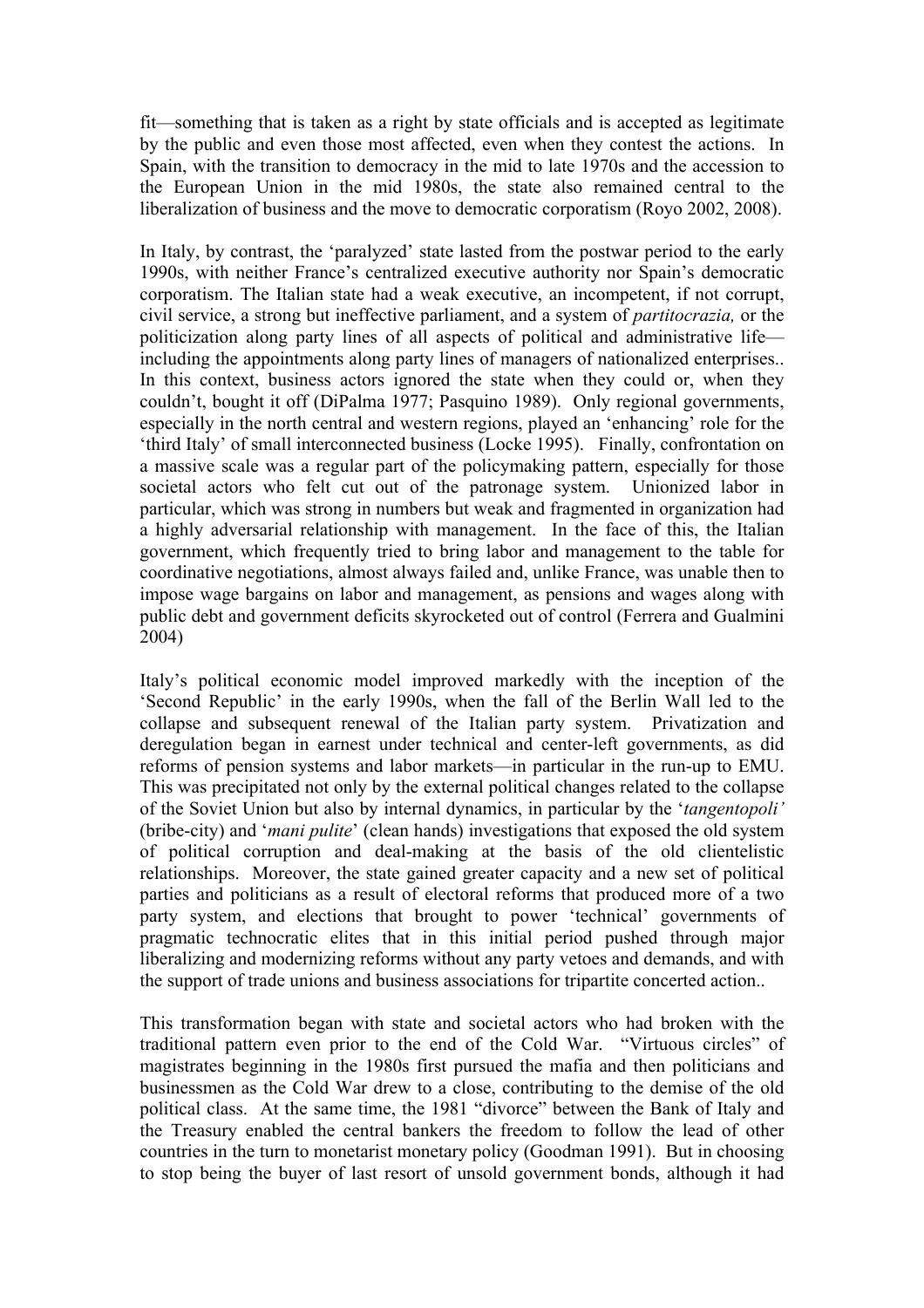positive effects on the emission of currency and thus inflation, the government's continued deficit spending led to the massive rise in debt.

Importantly, however, in the early 1990s in the vacuum created by the collapse of the old political class and in the absence of administrative elites or even of businesses with a sense of community, networks of academics actively involved in neo-liberal projects for political and economic reform already in the 1980s stepped in the breach in the early 1990s to exercise policy leadership (Radaelli 2002), whether acting as advisors to the two main electoral coalitions, helping devise the electoral and constitutional reforms, or to the Bank of Italy and the Treasury. In this latter capacity, these technocratic/academic networks helped craft a highly successful macroeconomic discourse about the necessity and appropriateness of sound monetary policy that pushed state and societal actors alike to accept the austerity budgets and the labor and pension reforms necessary to enable the country to accede to European Monetary Union

For Italy, the race for accession to the Euro was a critical moment for the country. Membership in the Euro itself served as a set of ideas as well as policy imperatives to ensure the 'rescue of the nation-state' by helping to overcome state incapacity and parliamentary inefficiency with reforms that, without the EU, could not have passed. Prime Minister Romano Prodi's center-left government of 1996 to 1998, the one exception to the rule of politically opportunistic elites, continued the reform process begun by the technocratic governments starting in 1992, with EMU the goal. In his government's communicative discourse to the public, the EU was the *vincolo esterno—*the external constraint or, better, 'opportunity'—pushing reform, while appeals to national solidarity and pride—in particular if Spain were to join while Italy could not—enhanced the government's efforts to get the unions to agree to pension reforms and the public to accept even a new special tax 'for Europe'—the only country to have such a tax (Radaelli 2002; Ferrera and Gualmini 2004; see also Schmidt 2006). On the pension reforms in particular, success came through a mix of coordinative discourse with the unions that went all the way down to the rank and file (Locke and Baccaro 1999) and a communicative discourse to the general public focused on intergenerational justice—to give *meno ai padri e più ai figli* [less to the fathers and more to the sons]—with regard to welfare reform (Ferrera and Gualmini 2004).

An added boost to the reform process came from the big devaluation of the national currency linked to its exit from the EMS in 1992, which produced an export boom that benefitted the country's trade balance and economic situation. Moreover, in addition to reducing budget deficits in each of the successive technical governments came exceptional measures, like the abolition of the wage indexation allowance, a freeze on hiring in the public sector, and in 1996, the special "tax for Europe."

Between 1998 and 2007 the process of neo-liberal reform continued, but at a slower pace and with much less significant results. In some cases, little was done largely because of the political opportunism of the governmental elites in power. This was especially the case of Berlusconi governments from 2001 to 2006 as well as 2008 to 2011 which, despite campaign promises of major neo-liberal reform and a strong coalition government that had little difficulty passing legislation, seemed to be mostly committed to passing laws to solve Berlusconi's personal judicial problems. In other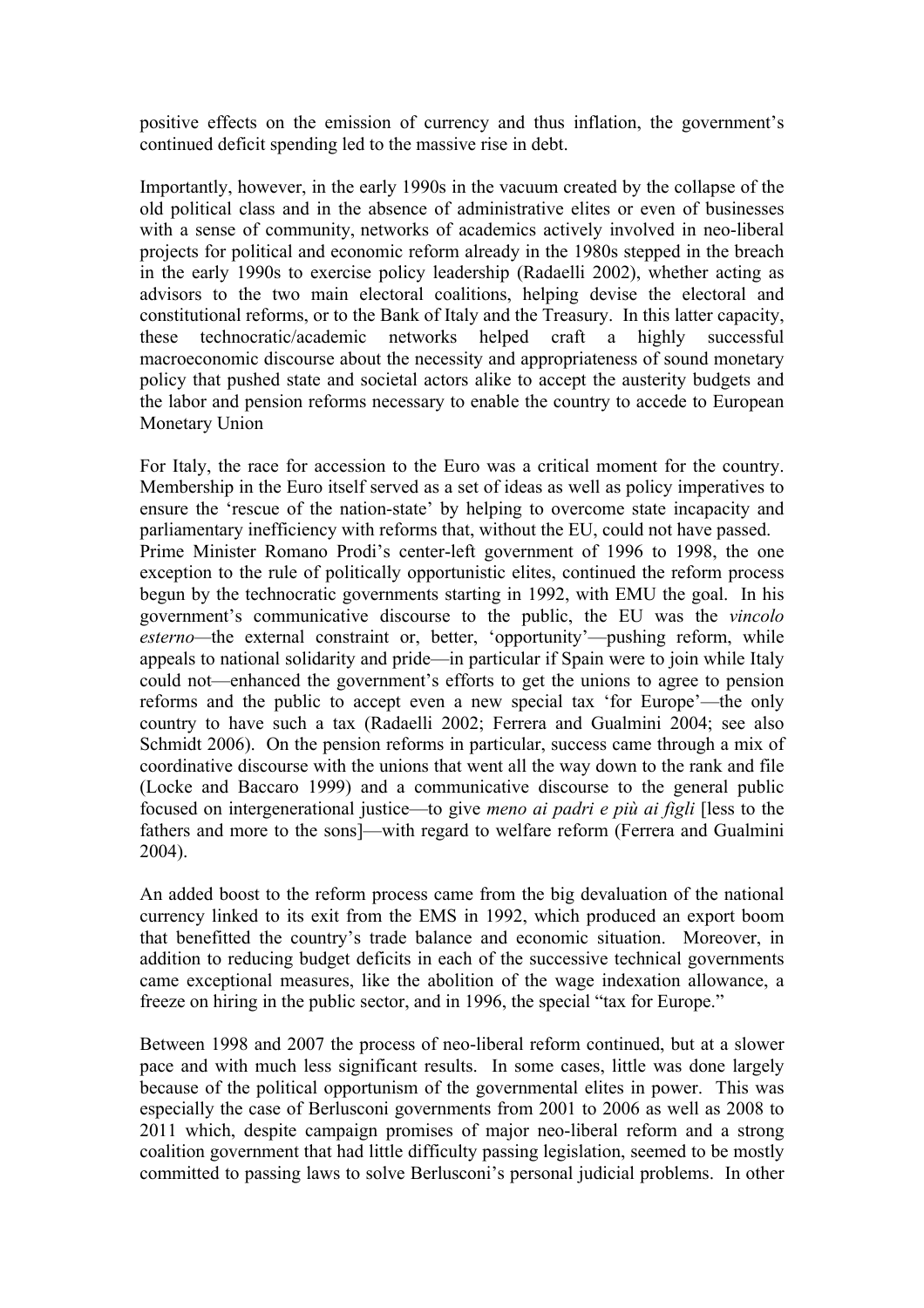cases, it had to do with the weakness of the government coalitions, which was mainly the problem on the left both in the late 1990s and between 2006 and 2008.

In this period, there were only two policy innovations worth mentioning. The first was the reform of Title V of the Constitution (approved by a center-left government) that extended the decentralization process initiated in the late 1990s, giving the regions legislative powers over all the crucial policy sectors for citizens' life: vocational training and labor policies, health and social care, territorial and local economic development, transport and local finance, environment, etc. The second was the Biagi reform of the labor market (in 2003, passed by the third Berlusconi government) that completed the flexibilisation of the labor market (liberalizing job placement services), introduced a new flexible labor formula (job sharing, job on call, job vouchers, etc.) and revitalizing older atypical contracts (project contracts, occasional contracts, part time, fixed term contracts, etc.).

In the interim, moreover, large companies outside of the public sector, mostly privately-owned family businesses, saw an increase in their autonomy thanks to privatization and deregulation. Massive changes were also seen in firms and their financing. From a banking model for firm financing the Italians moved to a financial market-based model in which while bank loans to the private sector increased only marginally, total financial market capitalization increased massively, with the biggest jump in the bond market, where rates of capitalization went from an already high 65% of GDP in 1975 (compared with 16% for France, 30% for Germany, and 43% for the UK) to 123% in 2001 (compared with 86% for France, 87% for Germany, and 48% for the UK) (O'Sullivan 2007). Much like France, however, the companies went to the markets mainly for mergers and acquisitions, funding regular operations and investments from retained earnings so as to be able to maintain control by the family and/or strategic large-scale investors. This, combined with privatizations that for the most part benefited the existing large banking and investment houses, like Mediobanca, ensured that already relatively autonomous large banks and businesses only became more autonomous.

The relationship between companies and unions also improved considerably. Instead of a radical decentralization of labor markets, like in France, Italy, much like Spain, intervened to ensure better coordination between management and unions in a kind of macro-consultation (Hancke and Rhodes 2005; Royo 2002). For both countries, deregulation was not really an option, given that businesses and unions are stronger in members, better organized and more capable of causing real disruptions to the economic life than their counterparts in France. But the consultation was not easy – as shown by the Italian failure to organize corporatism from the postwar period into the 1990s. This new 'state-led corporatism' is different from that found in countries like Germany or Sweden (Schmidt 2012), not only because of the greater role of the state but also because unions and employers are much more fragmented and poorly organized (Hancké and Rhodes 2005).

But even if Italy, like Spain, was negotiating these 'social agreements/pacts', Spain's were more successful. While in Italy they only really worked well in the 1990s, in Spain they succeeded from the late 1970s to the mid 1980s and, having failed in 1986, they reemerged in the mid-1990s. In addition, in Italy these agreements remained dependent on the government's action – which explains their successes under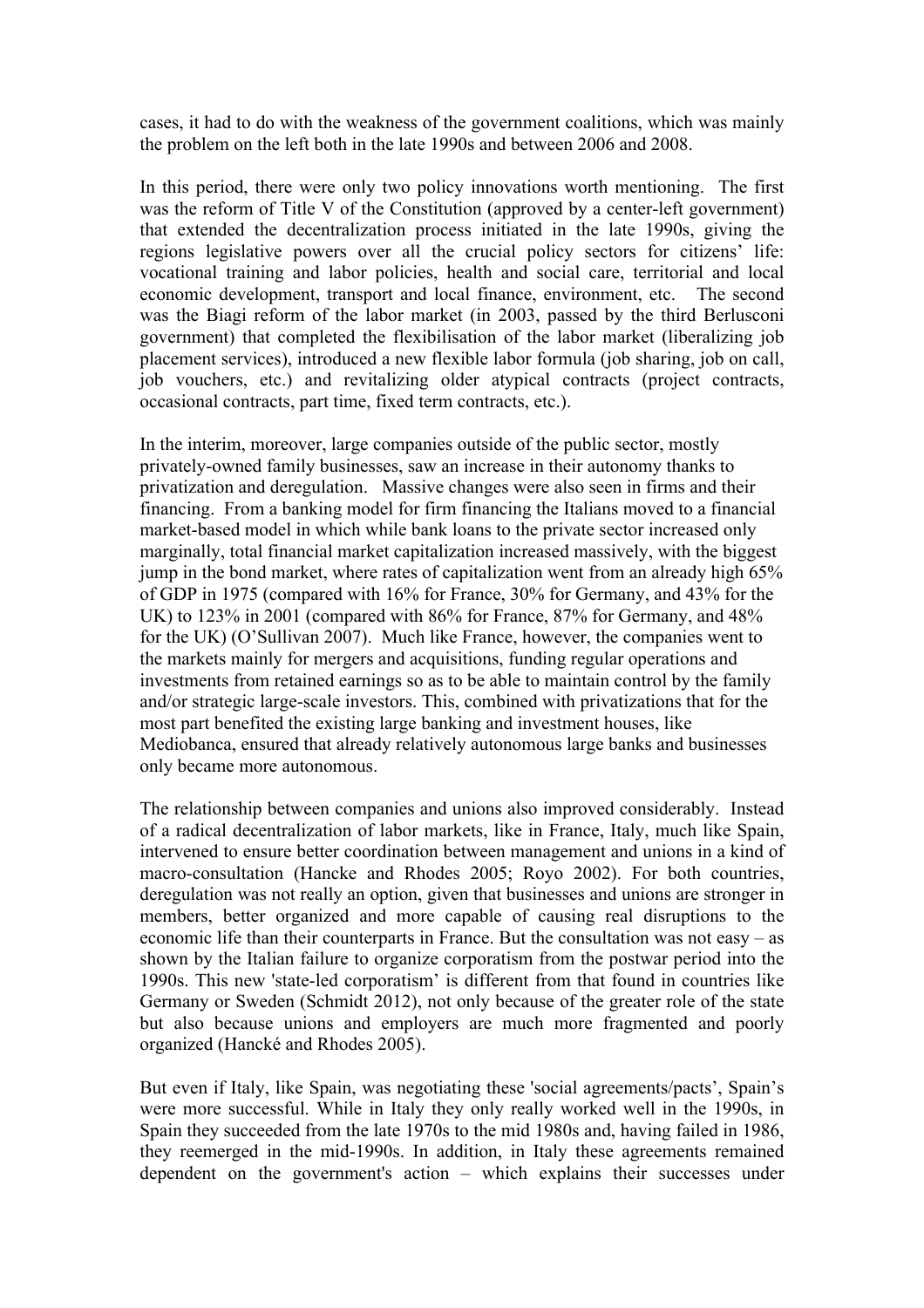technical and center-left governments in the 1990s and their failures in the 2000s under center-right governments. This was not always the case in Spain, where agreements were signed even without the government (Royo 2008).

Businesses are also remarkably similar in the two countries. In both Italy and Spain, strategic coordination in the financial markets, that derives from the existence of financing networks based on close relationships and family ties, ensures that hostile takeover bids are rare, something that is no longer the case in France. But apart from takeover bids, all three countries are similar on the basis of the informal links that their businesses sustain, much more significantly than LMEs' companies, which maintain relations at a distance, or CME's companies, which can rely on formal networks. In Italy as well as Spain, the family ties at the basis of their large companies creates a sort of loyalty which is approximated in France by the ties between large companies' CEOs, based on a public education curriculum and professional experiences (Schmidt 2002).

Finally, it is probably no accident that of the main countries accused by the EU Commission of 'economic nationalism' even before the economic crisis (other than Poland), Italy has come in for criticism along with France and Spain. Italy, unhappy in particular about French blocking of an Italian energy company's attempted takeover, sought to block French takeovers in banking and energy. The more activist role of the state in SMEs makes this kind of action predictable, as it does the preference of these countries for EU and global regulation of the financial markets.

It is telling that from 1994 to 2008 four center-left governments alternated with four center-right governments, but with no considerable discontinuity among them. Rather than a liberal revolution, it was a hands-on mix of neo-liberal ideas—with no grand ideology, let alone a paradigm-shift, but with incremental reforms, all in a neo-liberal direction. Some of the ideas followed European directives and discourse; some of them emerged internally as contingent responses to domestic problems and urgencies. All in all, however, Italy just before the economic crisis of 2008 was not in bad shape, with its finances other than its public debt in reasonable order, although its small and medium sized enterprises, the motor of the internationalized Italian economy, were losing speed rapidly.

## **THE ECONOMICS OF THE CRISIS: ITALY IN COMPARATIVE PERSPECTIVE**

Our three SMEs were affected differently by the crisis that began in 2008, not only because of differences in their economic figures, but also because of divergent market perceptions. France was the least affected by the crisis and, in May 2009, it was even referred to by the *Economist* as the country that had succeeded better than any other EU member state in overcoming the financial crisis. Spain was the most affected because of the bursting of its real estate bubble. But although Italy was not in as dire straits because it did not suffer from a housing bubble, it entered the crisis with the worst economic figures of the three countries (see Table 1), while its high public debt was a time bomb that endangered it increasingly during the sovereign debt crisis of 2010. Moreover, the 'third Italy' of small firms was in particular trouble, with a sharp decline in exports along with the drying up of credit leading to many closures, as well as a dramatic rise in the suicide rates of the firms' owners.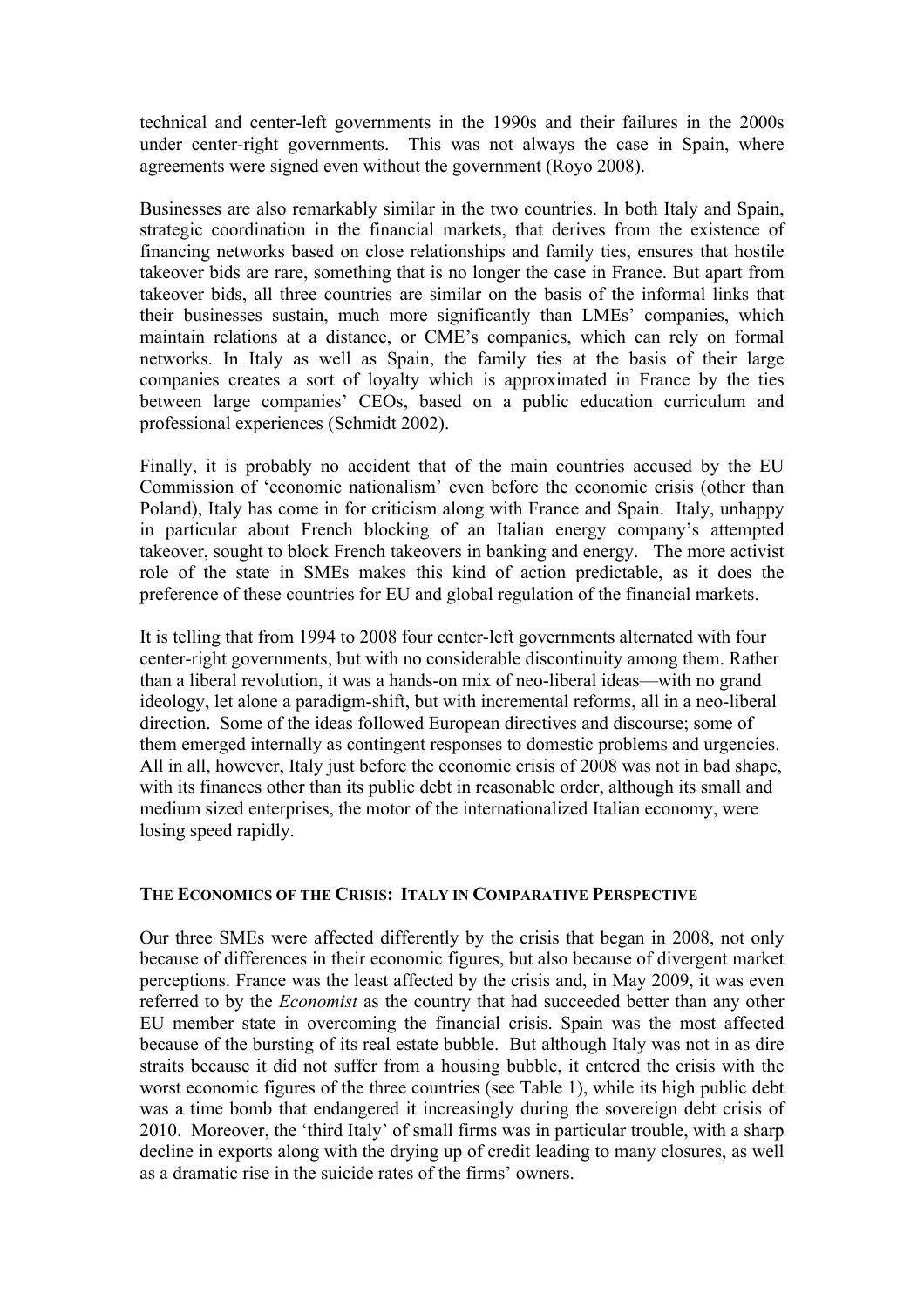## [Table 1]

Early in the crisis, Italy experienced the greatest loss of economic growth with a GDP loss of -5% in 2009, while Spain lost only -3.7% and France -2.6%, in both cases less than the European Union average of -4.2%. In addition, while Italy's debt was already at the extraordinary level of 115.8% of GDP, only worse than Greece as of 2009, France's debt was at a respectable 77.6% of GDP and Spain's at an even more respectable 53.2% of GDP. According to the data of the Bank of Italy, between 2008 and 2009, GDP growth dropped by 6.5 percentage points, almost half of the wealth produced in the previous ten years, with families' real income declining by 3.4% and their consumptions by 2.5%. Exports fell by 22% and company investments contracted by 16%. Moreover, unemployment benefits (*Cassa integrazione guadagni*) in the industrial sector rose by 12% at the end of 2009; employment diminished by 1.4%, and the number of worked hours was down by 3.7%. Finally, company failures were 25% more than in 2008 (Bank of Italy, Report to the General Assembly, 2010). The picture, in short, was alarming with regard to the job crunch and its effects on the weakest categories of the labor market (the young, temporary workers, women, and the long-term unemployed).

On the positive side, Italy had a rather modest deficit of -5.3% of GDP, less than France, which was slightly higher, at -7.5%, and much less than the Spanish deficit which stood at a dangerous -11.2% of GDP (Eurostat 2010). In addition, the Italian level of firms' and households' private debt remained lower than in other European countries – for example, Italy's household debt was 57% of disposable income in 2008 compared to the European average of 93%. The liquidity ratio of banks was not a cause of concern either. All this explains why at the beginning of the financial crisis the country did not have the same problems as the CEECs (Central and Eastern European Countries), was not initially included in the 'PIGS' (Portugal, Ireland, Greece, and Spain—although the second I for Italy was added in 2011), or the United Kingdom. And this also explains why, despite its high level of public debt, Italy was not threatened by contagion from Greece's sovereign debt crisis in the same way as Spain in 2010, attacked for its deficit and for the suspected bad debts of its banks. This changed, however, by summer 2011.

That said, on almost all measures of competitiveness, Italy has been the worst of the three. For the relative unit wage costs in the manufacturing industry, in 2009 Italy placed  $117<sup>th</sup>$ , having a cost marginally higher than Spain, at 115, and much higher than France, at 102 (OECD June 2010). Besides, with regard to foreign direct investment (FDI) by Italian companies abroad and by foreign firms in Italy, the country has been far behind France and even behind Spain in terms of volume and growth trajectory (see Graphs 1 and 2).

[Figure 1 and 2]

Moreover, on the many indexes that classify businesses' competitiveness, as mentioned in the introduction, Italy has been in trouble, and has certainly remained behind France and Spain (see Table 1). On the ease of doing business index, for example, Italy was the worst among European leaders, at 78, far behind France at 31 and Spain at 62, let alone the United Kingdom at 5 and Germany at 25, (World Bank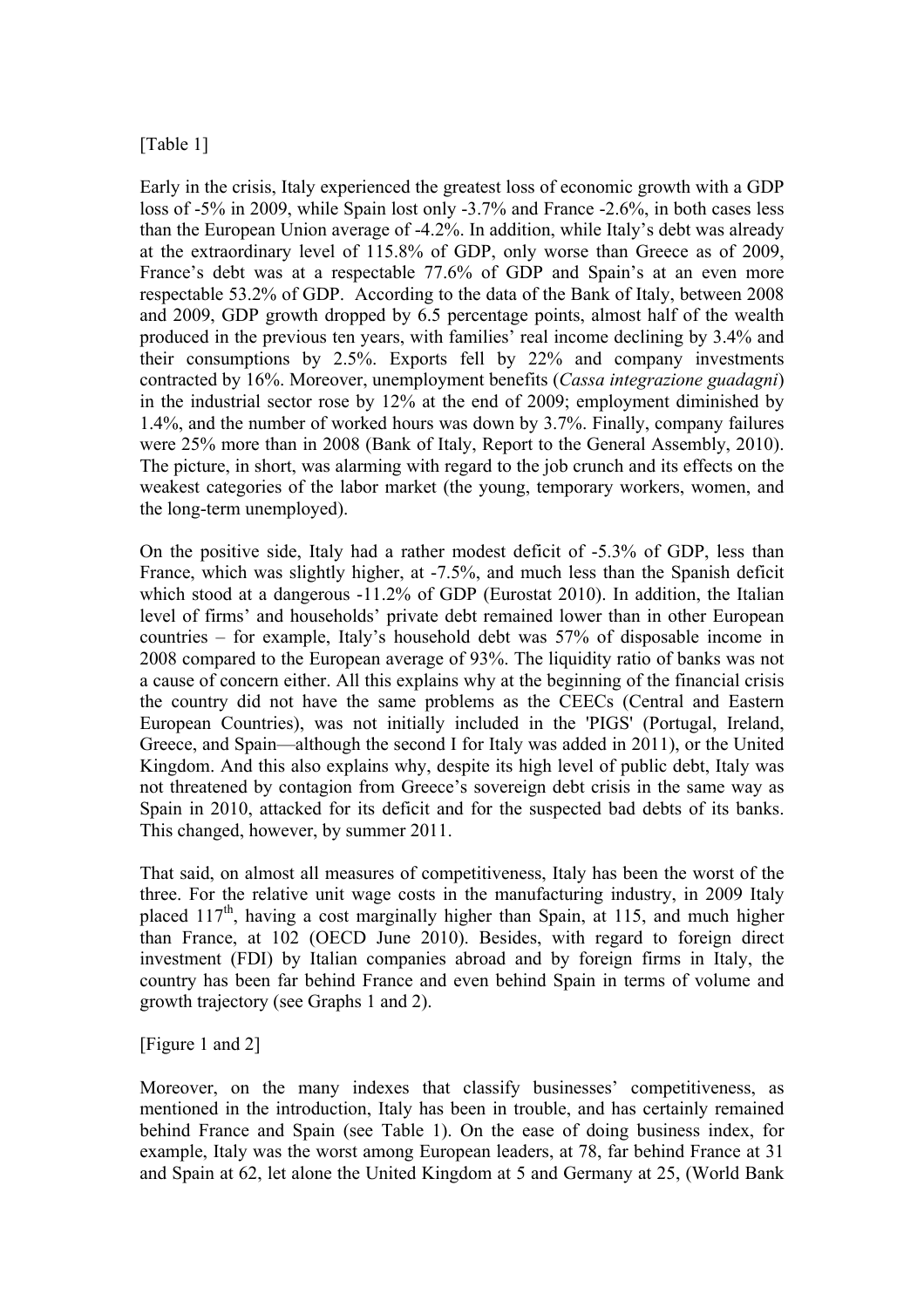'Doing Business' 2010). On the Transparency International Corruption Perceptions Index (2009), Italy, at 4.3 out of 10 as the best score, was once again behind France, at 6.9 out of 10 and Spain, at 6.1, and ahead only of Greece, at 3.8 out of 10. Finally, the picture was similar with regard to competitiveness, with Italy at 50 (with 1 the best score), coming way behind Spain was at 39 and France at 25, especially by comparison compared to Denmark, which had a score of 5 (World Competitiveness Yearbook 2009).

Concerning labor, employees were worse off in Italy than in France or even Spain in terms of growth of real wages since the 1990s (see Figure 3). For Italy, it should be noted that the erosion of real wages was felt even more intensely because of retailers' price increases following the launch of the Euro in 2002. This could also explain why so many Italians have developed some hostility towards the single currency, which they held responsible for the ever-rising cost of living – instead of blaming Berlusconi's government for failing to control retailers more effectively. In a recent Pew Survey (2012), Italian respondents came in second only to Greeks, at 89% vs. 93% respectively, on worries that rising prices posed a major threat to the economic well-being of the country (as opposed to 74% for both France and Spain). That said, the purchasing power parities for GDP show that price levels in Italy went hand in hand with Germany's and, with a score of 113 in 2009, prices in Italy were much lower than in France, at 122, but still quite high when compared to Spain's score of 100 (OECD 2010).

[Figure 3]

The main issue of concern for all three countries is the job market, and at least here Italy was doing a little bit better than the other two countries (see Table 1). Unemployment, already at the unsustainable level of 8.4% in Italy, was worse in France, 10%, and even more dramatic in Spain, 20.3%, against the European average of 9.6% in July 2010 (Eurostat), while by June 2012 it was up to 9.8% in Italy, 24% in Spain. To the problems of unemployment we should add temporary work, which has been lower in Italy, at 12.5%, than in France, at 13.5%, and especially than in Spain, at a staggering 25.4% by 2010. Youth unemployment, at 25.3% in Italy in 2009, was higher than in France, at 23.3%, but well below Spain, at 39.2% in August 2010 (Eurostat 2010), which then skyrocketed to around 50% by 2012. Italy's real problems lie in its rate of women's employment which, at 46.4% in 2009, have been more than 13 points below the Lisbon target, low even when compared to a still very low 52.8% in Spain, and to a much higher 60.1% in France, which is ahead of the European average at 58.6% (Eurostat 2010). Finally, the risk-of-poverty rate after social transfers is higher in Italy, at 19, than in Spain, at 18, and in France, at 12, as well as in the Euro zone, at 16 (Eurostat 2010).

Considered together, these figures alone tell us a lot about the differences among these SMEs. While France can be seen to have 'embedded liberalism,' with strong state regulation that seeks to promote equality along with markets that work efficiently, Italy as well as Spain have 'embedded illiberalism' in which strong state regulation undermines both market efficiency and equality, by hindering market performance in favor of powerful social groups (Blyth and Hopkin, 2011).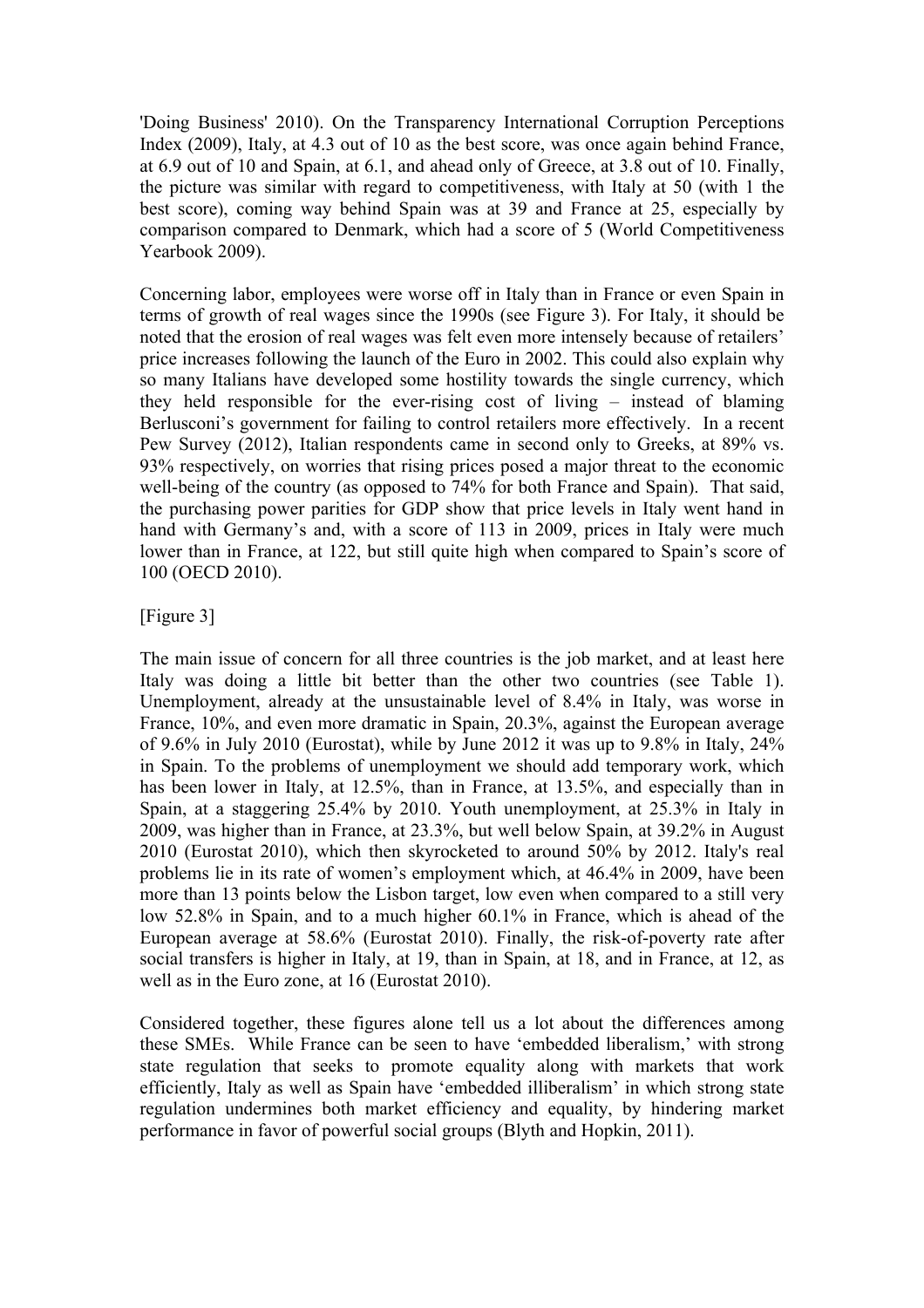When the economic crisis hit in 2008, all three SMEs faced serious challenges, but Italy's problems, and even more so Spain's, exceeded France's. Having said that, although all three countries rapidly responded to the call for economic stimulus policies – with France assuming a position of leadership in the European and global forums – they did not do much more until the sovereign debt crisis hit. Only at the end of May 2010 did they agree to follow Germany and the European Union in imposing fiscal austerity. And this only further limited their room for maneuver with regard to addressing the problems of poverty and unemployment. That said, however, while the reforms were draconian in Spain, in Italy the promised fiscal reforms were significant, but they were for the most part not implemented. Only with the appointment of the technocratic government of Mario Monti to replace Berlusconi's elected government in November 2011 was there the expectation that Italy, too, would begin to make the necessary reforms.

## **ITALY IN THE CRISIS: FROM OPPORTUNISTIC POLITICAL LEADERSHIP TO PRAGMATIC TECHNOCRATIC LEADERSHIP YET AGAIN**

Italy's response to the economic crisis while Berlusconi was Prime Minister from 2008 and 2011 was very weak. While some might attribute this to the path dependency of an inefficient state with stalemated political structures, it can also be explained in terms of the personality of the leader (Berlusconi), the opportunistic politics of a political elite with few innovative ideas, and a public that would welcome reform of any kind, but no longer believed it would ever happen. That said, in late 2011, a new political era seemed to open up with the appointment of Monti's 'technical' government.

# *Opportunistic Political Leadership in the Economic Crisis*

Early in the crisis, while President Sarkozy received endless praise for his leadership in Europe and worldwide, it is unsurprising that his Italian counterpart failed to receive any at all. It was not only because the Prime Minister Berlusconi seemed to spend much of his time partying, including with seventeen year old girls, but also that in the face of a contraction of the Italian economy much deeper than that of France, the government did even less to counter such contraction through stimulus.

The lack of commitment to neo-liberal reform in the Berlusconi years was easily apparent from the government's communicative discourse to the public. The government oscillated between optimism and appeal to the long-standing virtues of the economic system (high saving propensity of the families, low level of private indebtness, strength of the banking system) on the one side, and cautiousness and repeated calls to austerity and sacrifices on the other. Berlusconi himself shifted between intoning: "It's a dramatic crisis … especially for the effects on the real economy" (Il Corriere, 23/11/2008), and blustering: "We will get out earlier from the crisis; we have a strong banking system, our banks have not been involved in toxic securities, Italian families are high savers and each Italian who loses his job gets a 70% compensation …" (La Stampa, 23/02/2009). But while the talk was reasonably positive, the action was not: the structural problems and inefficiencies inherited from the past were not tackled. And the kinds of austerity measures imposed in 2010, in response to the dangers of contagion from the Greek crisis, did little to remedy such problems or to promote growth.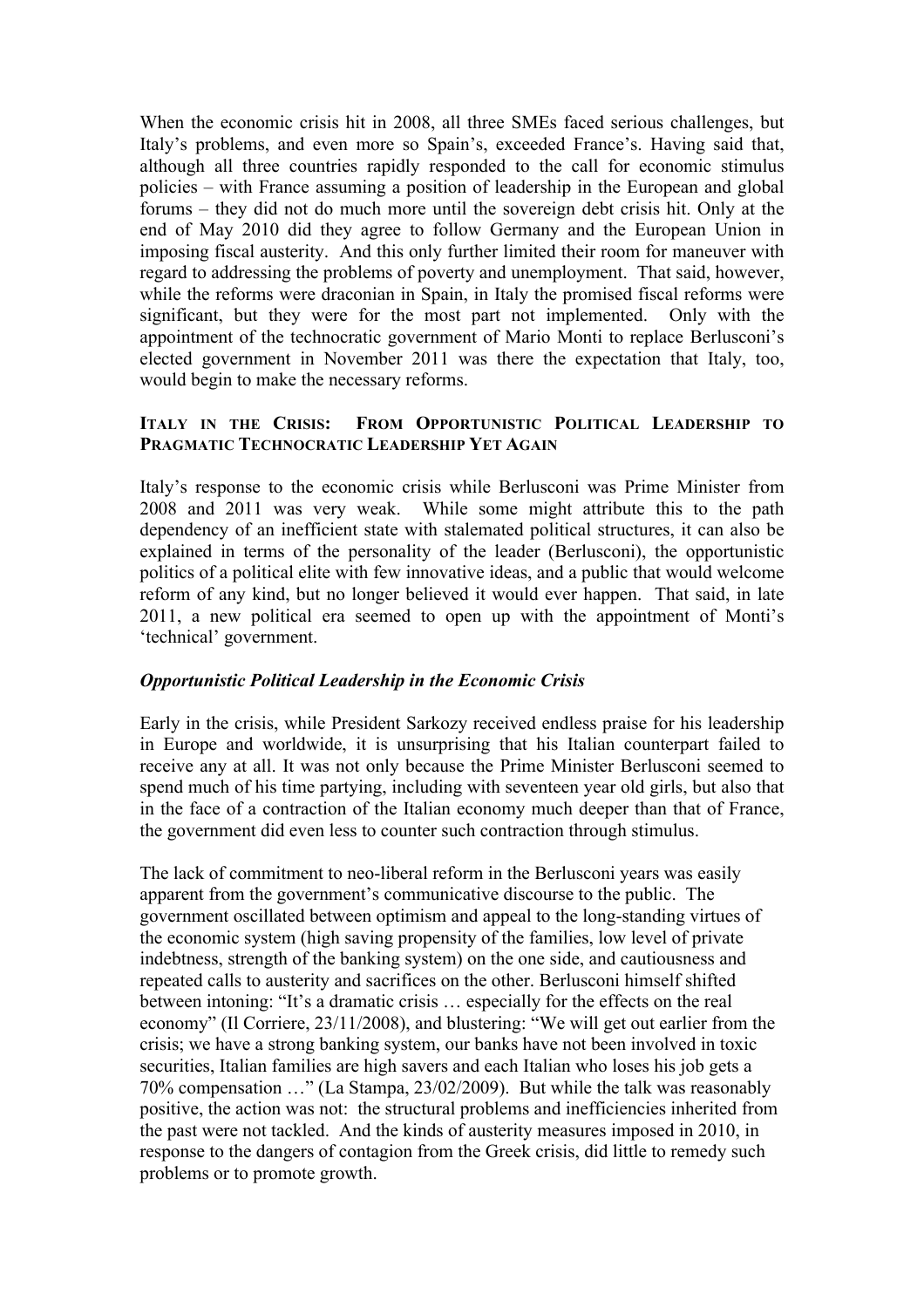Moreover, the reform process did not seek to rally the public behind it with a strong communicative discourse, nor did it attempt to coordinate with the social partners, in marked contrast with the 1990s. Instead, it was 'authoritarian,' with the government passing legislation by way of votes of confidence—which shut off debates and stopped amendments—and centralizing power in the hands of the Minister for the Economy. In the Berlusconi era, we find high centralization of political power in the core executive, with a progressive decoupling from the social partners, especially trade unions, and from dialogue with the major opposition party (the Democratic Party). The only elements the two processes have in common are the escape from "ordinary" politics and the "submission" to external European constraints: in 1992- 1995 the Parliament was absent and unable to work because of the corruption scandals while technical governments were responding to the Maastricht requirements; in 2008-2010 the Parliament was absent too because of the "command and control" decision making style of the Premier on the one hand, and the rigid European budgetary constraints on the other. But unlike in the 1990s, when the country unified behind the reforms, united by the idea of joining EMU, this time the lack of parliamentary involvement, combined with the authoritarian style of legislating, only served to impoverish Italian democracy, and led to increasing public disaffection accompanied by cycles of public protest and strikes.

The Berlusconi government, although not coming near to fulfilling its promises at the time of the elections or once the crisis hit, nonetheless did reform to some extent. Some electoral promises were fulfilled, such as the abolition of the municipal tax on the first property, reduction in taxes on overtime work, introduction of a social card for poor citizens, passage of a reform of the public sector focused on competitiveness and performance control, and a heavier fiscal burden for rich companies, like banks, energy and oil companies. Moreover, the government supported the banking system—which had not been hit terribly hard by the crisis—through the emission of secure bonds (the "Tremonti bonds"), through the entry into the capital of some banks and the assurance of emergency liquidity assistance by means of the Bank of Italy (Rovelli 2010). In addition, a number of measures were taken to improve the prospects of the small firms, in particular in the regions of the Third Italy, including granting regional governments the power to "complement" state intervention with their own social shock absorbers "in departure" from national legislation (Curzio 2009; Jessoula and Alti 2010).

An emblematic example of such activism was the state rescue of a bankrupt Alitalia. In the electoral campaign, in response to the Prodi government's failure to exclude foreign takeover of the carrier, Berlusconi seized the moment to promise not to sell Alitalia to foreign companies in order to save domestic jobs. Once elected, Berlusconi blocked the takeover by Air France, declared a state of bankruptcy, and then facilitated Alitalia's takeover by a group of Italian private companies—all of which cost a lot to the state (300 billion Euros plus the financing of unemployment benefits). Other instances of state intervention—in keeping with the traditional approach to state interventionism—involved seeking to save what the government deemed its strategic industries, and included attempts to scuttle takeovers, mainly by French firms, of Italian energy firms (e.g., Edison, the second largest provider of electricity), banks, and the diary firm involved in the early 2000s Enron-like scandal, Parmalat, subject to a takeover bid by French dairy firm Lactalis.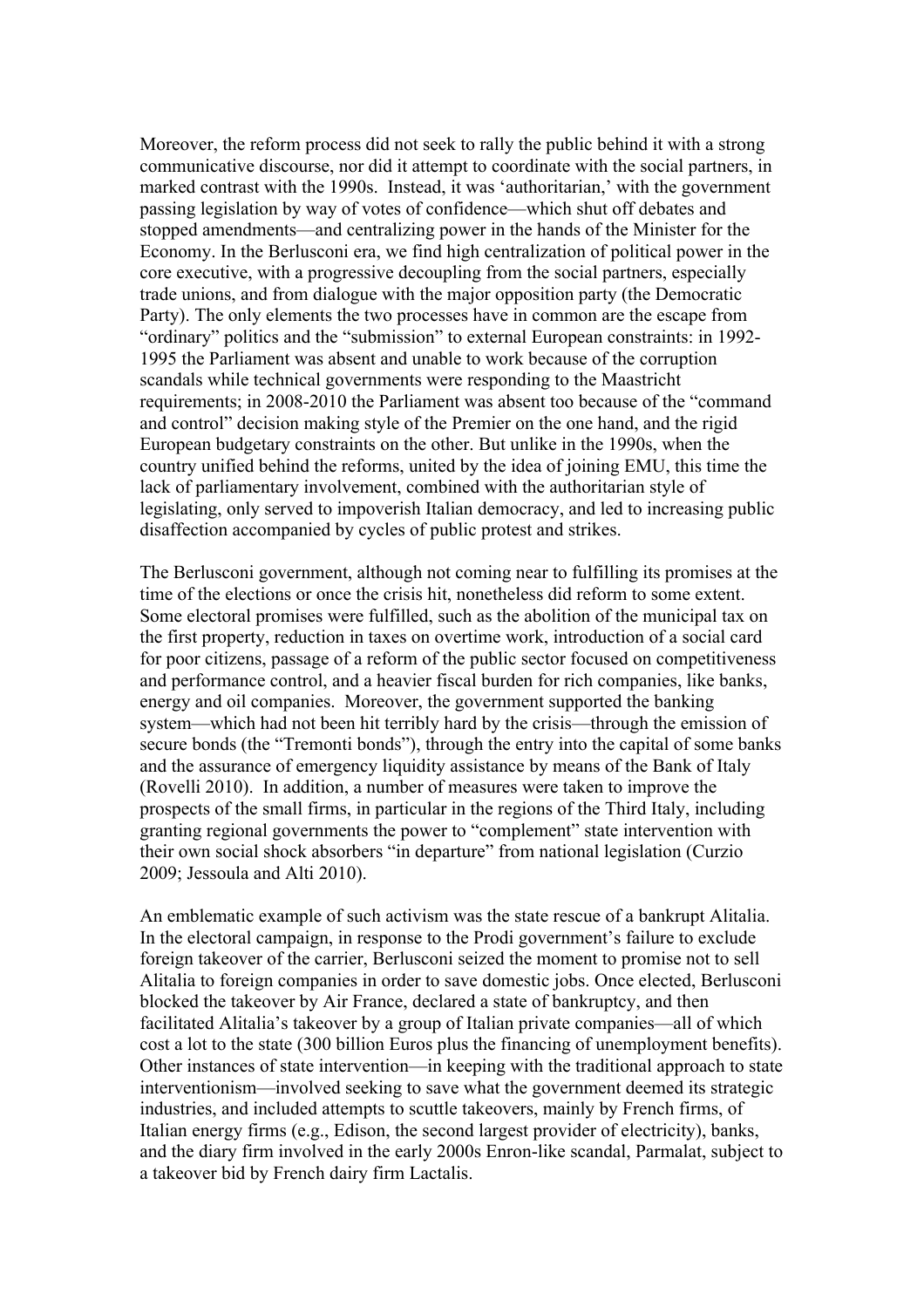More generally, however, the traditionally cozy relations between the state and business have been deteriorating. Once the hope of business for liberalizing reforms, Berlusconi came to be seen as a disaster. As Emma Marcegaglia, head of Confindustria, declared in a widely reported speech to the business association's assembled membership (May 26, 2011), "Italy has lost ten years of growth" while "For three years we have continually called on our political leaders saying that there was a need for growth and reform," but nothing happened. She also criticized the across the board cuts resulting from the austerity measures, claiming that a thorough rethinking of the state with cuts in its size and deep reforms in its spending programs were essential to relaunch business competitiveness. In the face of government inactivity, moreover, business has been trying on its own to negotiate labor reforms with the unions—both collectively through bipartite national discussions and at the firm level. Most notable on this latter score has been Fiat's ground-breaking negotiation in January 2011 of a firm level agreement on measures to limit strikes and curtail absenteeism and work breaks in exchange for massive investment in its Italian plants, and on threats of Fiat leaving Italy entirely if the workers did not ratify the agreement.

Only in 2010, as the Greek crisis intensified, did Berlusconi try to be more present on the world stage, probably because his popularity plunged, falling from peaks of 57% to the historic low of 39% in spring 2010 (CIRCAP 2010), and even worse in November 2010. It was then that his statements on the crisis became more frequent in the media, declaring: "If we add public and private debt, we are the richest country of Europe, a little above the Germany" (Corriere, May 2001). At the end of May 2010, after the historic decisions of May  $9<sup>th</sup>$  on the Greek crisis, when the President of the EU Commission Barroso came to Italy, Berlusconi changed his tone. He now spoke of "the harmony of ideas and values" with the President of the Commission, and of the shared belief that European countries had until then lived beyond their means and should therefore undergo thorough financial reforms.

But despite all these statements, Berlusconi had only reluctantly given the go-ahead for a move in the direction of austerity devised by the Minister of the Economy Tremonti who, in a public speech in Freiburg, stated that: "austerity has become the new ideology of Europe." The anti-crisis legislation included a "special tax shield" to encourage the repatriation of financial capital illegally held abroad (offering a flat rate payment of 5%) that would be used to finance special measures to counter the effects of the crisis. In addition, 24.9 billion in cuts were imposed in 2010 through drastic reductions of transfers to sub-national governments; stricter rules on eligibility for disability pensions; an increase in retirement age for women in public services; the abolition of automatic wage increases for all public employees for three years and a hiring freeze; a reduction of attorneys' and magistrates' salaries; the reduction of ministers', high elected officials', and political parties' benefits and refunds; tighter controls on pharmaceutical spending by the regions; a special tax for tourists in Rome; more toll roads; deeper cuts for universities, already in poor conditions; and much more.

By the middle to the end of 2011, Berlusconi's political career had become more and more disrupted by public and private scandals, including one with another seventeen year old (Rubygate). Moreover, there were growing tensions and conflicts within his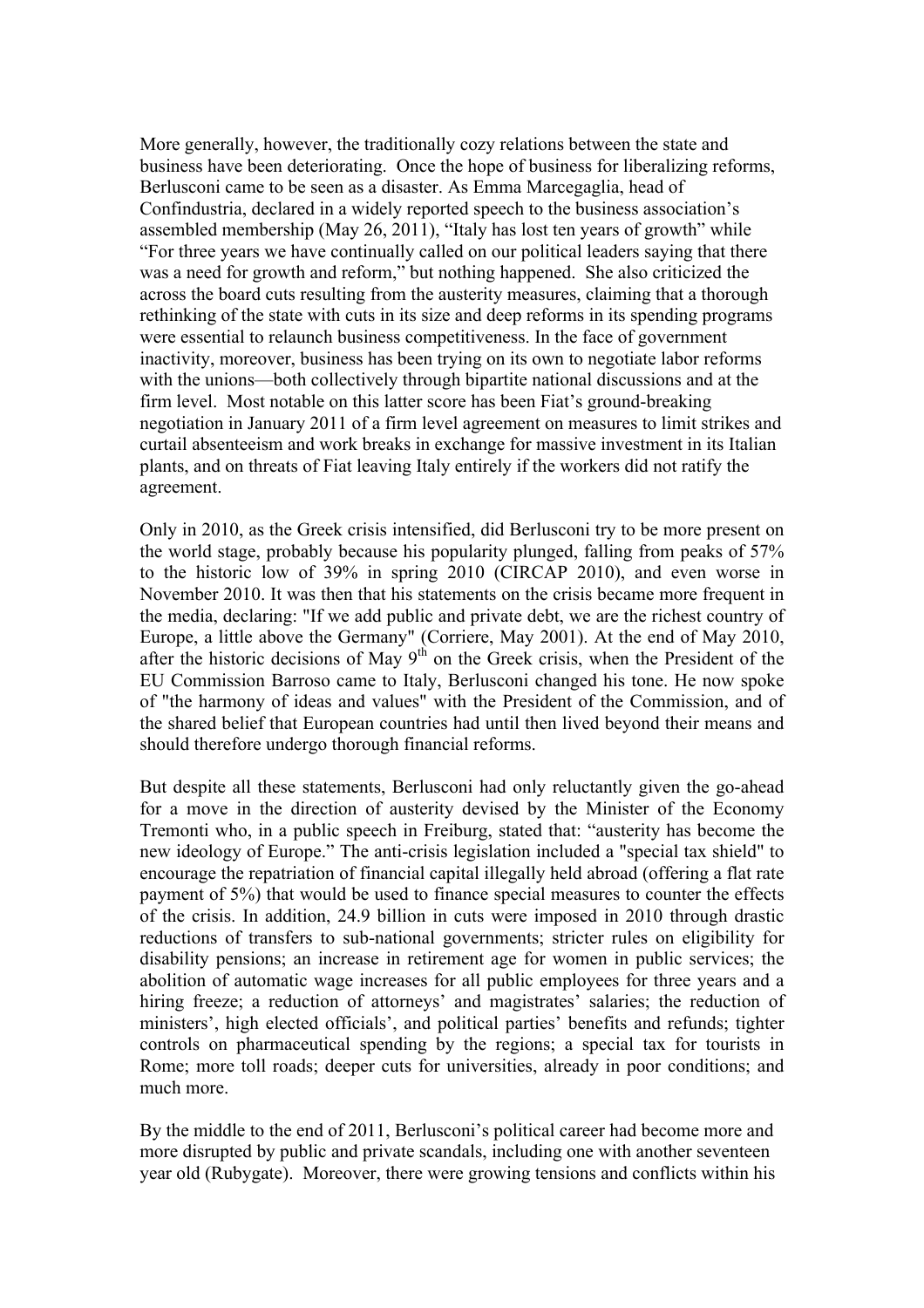coalition. That the public was no longer amused by all of this was made amply clear by the massive losses for Berlusconi and his coalition members in municipal elections in May 2010 and in four referendums in June 2011. But with a frail Democratic Party in the opposition, internally fragmented and unable to reorganize around a clear political identity, and with divided unions, it took the markets turning their attention to Italy, pushing the price of interest on government bonds to an unsustainable level, to push Berlusconi out of office in November 2011.

### *Pragmatic Technocratic Leadership in the Economic Crisis*

When Mario Monti was appointed by the President of the Republic to head a new 'technical' government of "national commitment," he generated high expectations as "the man who can save Europe' (*Time*)*,* while national citizens accorded 'Super Mario' growing levels of trust. His government of technocratic elites was composed mainly of academics and no politicians but had the backing of major parties in Parliament on the right and left. Its mandate was no less than to reform all aspects of Italian government and administration while putting the country back on the road to economic recovery—a very tall order, given the spreads in the bond markets and the lack of growth of the economy. There were also debates about the possible democratic deficit of the executive in this 'blocked' or 'suspended' democracy (Fusaro 2012; Ceccarini, Diamanti and Lazar 2012; Schmidt 2011). But the government was generally considered legitimate, just as similarly technical governments were in the 1990s.

The reforms passed by the government had ideationally rich titles and ambitious targets. They began with the 'Save-Italy' decree that the government explained was 'shock therapy' for a 'terminally ill' patient and that 'sacrifice' was necessary—as Labour Minister Elsa Fornero declared while shedding tears—through a massive reduction in the budget deficit through tax rises, pension reforms, and cutting the size and costs of administrative bodies (Jones 2012). This was followed by the 'Grow-Italy' decree that sought to liberalize closed professions, fight tax evasion, as well as reorganize labor markets. The coordinative negotiations for the last of these are still on-going, focused around the extent to which the reforms will balance *laissez faire*  neo-liberal ideas about labour market deregulation through, for example, easy hiring and firing with more social-democratic concerns about recalibrating rights, revising temporary contracts to provide for greater social protection, and the like.

The main questions for this final episode in Italy's political economic trajectory are whether Monti's government of technocratic elites was oriented more toward the *laissez faire* neo-liberal policies generally supported by the center right or the socialdemocratic market liberalism of the center left. The Berlusconi era involved a mix of liberalism (albeit more rhetoric than reality) and domestic protectionism, combining high protection for domestic businesses (including Alitalia, Berlusconi's own companies, the mass media market, etc.) and full liberalization in sectors like the labor market and the bureaucracy—but not the closed professions. By contrast, Monti's policy paradigm appeared on the one hand to be a more market-led liberalism, as it sought to deregulate markets (Moschella 2012a, 2012b), and on the other, paradoxically, a state-led liberalism, in the sense that it engaged in a higher degree of 'stateness' (Cassese 2011). This is not the Berlusconi state, but a more autonomous and efficient one, with stronger and more legitimate institutions able to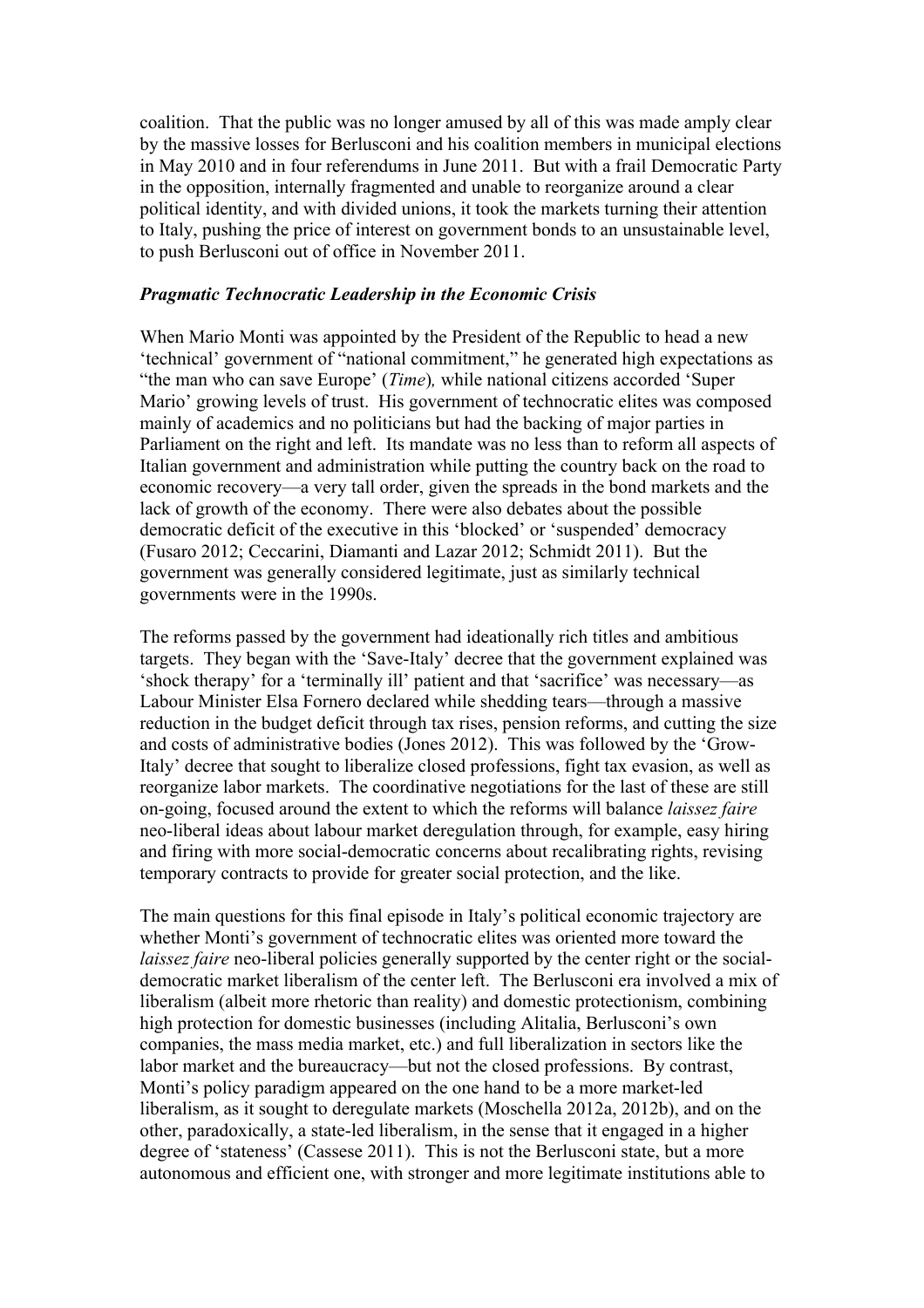give a clear direction to the country and to play a pivotal role in domestic as well as international policy making. As such, it sought to turn Italy's 'state-hindered' market economy into a 'state-enhanced' one.

'Montism' also contains the recognition not just that Italy cannot exist without Europe because, as Monti emphasized "you can do without me, but not without Europe" (*New York Times,* Dec. 5, 2011), but equally that Europe also cannot operate without Italy's support. The public itself seemed again open to the 'rescued by Europe' effect that we saw also in the mid 1990s. It is telling that of the eight countries surveyed by Pew (2012), Italy was the least opposed to EU authority over member countries' budgets (at 40%, vs. 45% in favor), with France a good 11 points higher at 51% opposed (although with 49% in favor) and Spain 14 points higher at 54% opposed (42% in favor)—with Britain and Greece, interestingly enough, both at 75% opposed. That said, in the local elections of May 2012, the high scores of members of Beppe Grillo's Five Stars movement, which is anti-Euro and Eurosceptic, suggests that Italy's seemingly unquestioning support for the EU, already in question under Berlusconi, may undergo even further erosion.

Monti's leadership on the European stage, however, has effectively brought Italy back as a credible European and international player. He was largely responsible for the beginnings of the shift to a discourse about growth that Chancellor Merkel could not ignore. Whether Monti's voice will continue to make a difference depends mainly on whether his policies actually produce growth while remaining legitimate in the view of the Italian public. By Spring 2012 the initial enthusiasm had fallen somewhat, as the Pew Survey showed, although a plurality still felt that Monti was doing a good job (48% vs. 44% who thought he was doing a bad job). This contrasts with the recently elected Prime Minister Mariano Rajoy in Spain, whom a majority of Spaniards felt was doing a bad job (50% vs. 45% who thought he was doing a good job).

In December 2012, the Monti government lost the trust of the PDL party (the centreright party led by Berlusconi's successor, Angelino Alfano), which abstained from voting on an economic bill (decreto sviluppo) and the law on the ineligibility of MPs if charged with previous convictions. Although the purported reason was that the Pdl could no longer support a government that imposed too much austerity and sacrifice, the impression was that Berlusconi wanted to bring down the government in order to have early elections (otherwise scheduled for March 2013). Monti then resigned and national elections were called for 24 February 2013. To no one's surprise, Monti subsequently announced that he would enter the political competition at the head of a new centrist movement pledged to implement his economic agenda. Within the space of a few weeks Monti thus switched from technician to politician, as the "federator" of different political forces (the so-called Third Pole). He then received many endorsements and a lot of support as 'SuperMario 2' (number 1 one being Mario Draghi) from European leaders and institutions, a first in Italy. The success of Monti's agenda in the Italian political debate was remarkable, in particular since it was estimated to get 20% in the election, close behind the Democratic Party, which would then be its natural coalition partner. It remains to be seen how this new centrist alliance with affect Italy's bipolar political system.

### **CONCLUSION**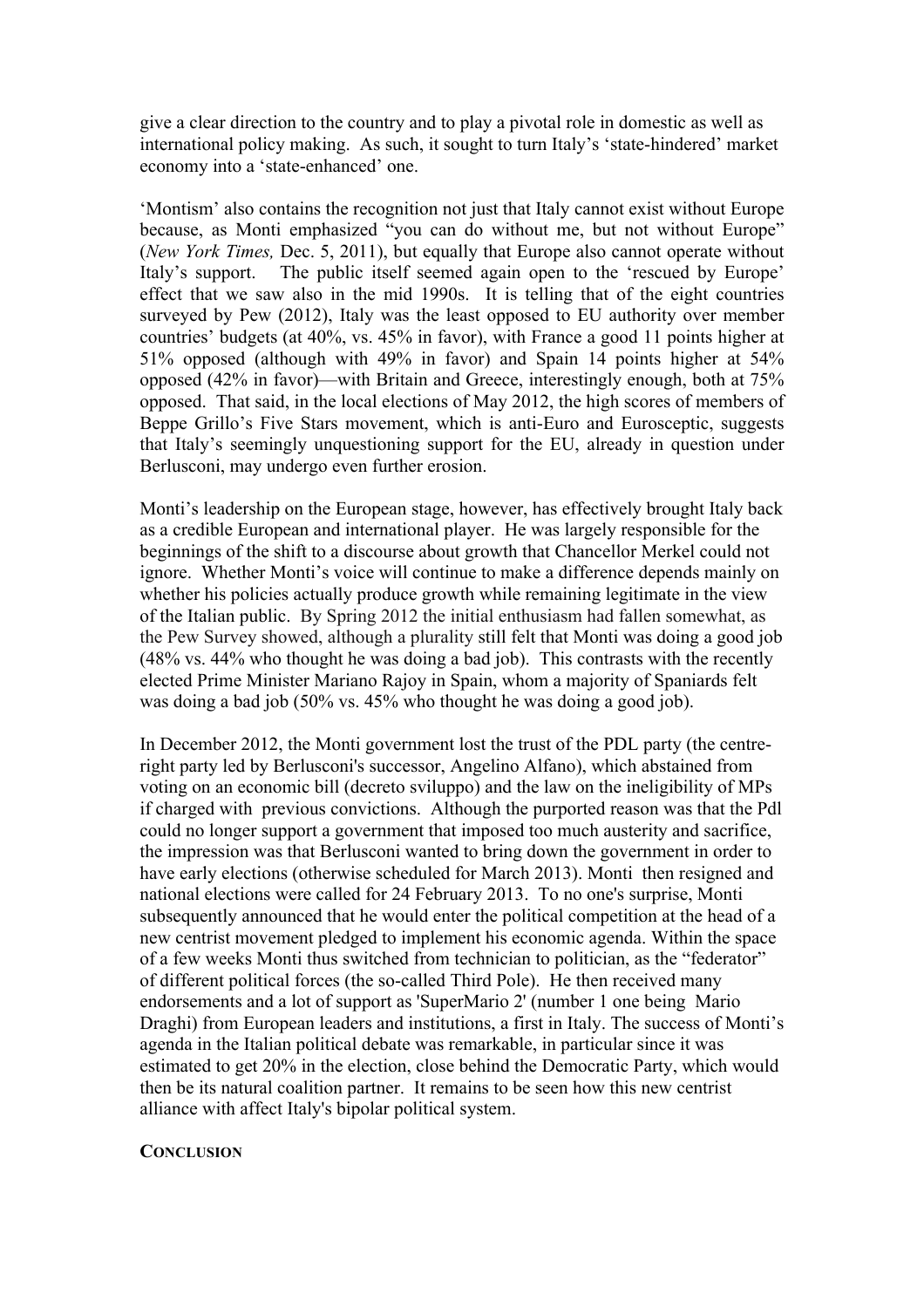Italy, in sum, has had major economic problems that stem not only from its politicoeconomic institutions, but also from its political institutions, its policies and its politics. These problems begin with its variety of capitalism. The central role of the state in this variety of capitalism requires a well functioning state – even more than in other varieties of capitalism, where the most important feature is either the market (liberal market economy), coordination between management and unions (coordinated market economy), or external capital (dependent market economy). But what does 'well functioning mean? To begin with, it demands the leadership of political elites who have good ideas that can serve as the basis for coordination with the social partners and communication with the general public. But this also requires political institutions that work, a government that is competent and has integrity, and that has the will as well as the capacity to negotiate its ideas with the social partners and to legitimize them with the public.

As it stands, Italy when headed by its typically opportunistic political leadership has had none of these attributes. Moreover, all the economic crisis beginning in 2008 did was intensify these political problems. But in the end the economic crisis produced a political crisis that led to the fall of Prime Minister Berlusconi. His replacement with pragmatic technocratic leadership under Prime Minister Monti replays the pattern of the mid 1990s, when major reforms were accomplished. Then, at the beginning of the Second Republic, it was hoped that the pattern of political opportunism would be replaced by well-functioning governments with competence and integrity, once the technocratic government was replaced by a democratically elected one. For a time this was the case, but ultimately the old patterns returned. The question today is whether the future government, with or without Monti, will finally provide enduring pragmatic political leadership that breaks with the past patterns once and for all.

#### **BIBLIOGRAPHY**

- Barca, Fabrizio (2010). *Compromesso senza riforme nel capitalismo italiano*, in F. Barca (ed.), *Storia del capitalismo italiano*, Roma, Donzelli.
- Campbell, John L and Pedersen, Ove, eds. (2001) *The Rise of NeoLiberalism and Institutional Analysis* Princeton: Princeton University Press
- Clift, B. (2009). 'Second Time as Farce? The EU Takeover Directive, the Clash of Capitalisms and the Hamstrung Harmonisation of European (and French) Corporate Governance', *Journal of Common Market Studies*. vol. 47, no. 1: 55-79
- Della Sala, Vincent (2004) "The Italian Model of Capitalism: On the road between globalization and Europeanization," *Journal of European Public Policy*
- Ferrera, Maurizio and Gualmini, Elisabetta (2004) *Rescued by Europe? Social and Labor Market Reforms in Italy from Maastricht to Berlusconi* Amsterdam: Amsterdam University press.
- Gualmini, Elisabetta and Schmidt, Vivien A. (n/a) "State Transformation in Italy and France: Technocratic vs. Political Leadership on the Road from Non-Liberalism to Neo-Liberalism" in *Resilient Liberalism: European Political Economy from Boom to Bust* eds. Vivien A. Schmidt and Mark Thatcher. Cambridge, UK: Cambridge University Press (forthcoming 2013).
- Hall, Peter and Soskice, David, eds. (2001) *Varieties of Capitalism* Oxford: Oxford University Press.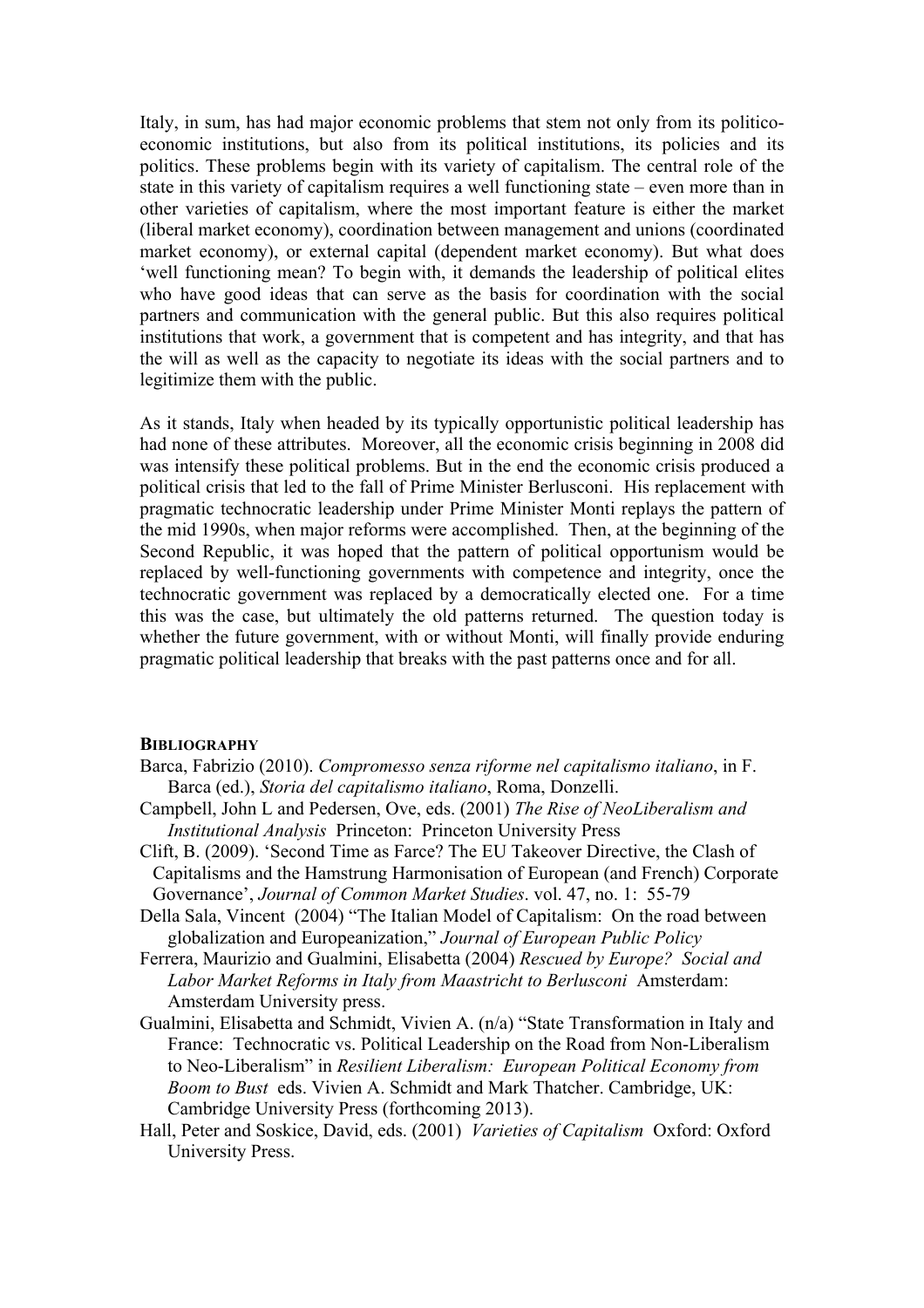- Hancké, R. and Rhodes, M. (2005), 'EMU and Labor Market Institutions in Europe: The Rise and Fall of National Social Pacts', *Work and Occupations*, 32 (2), 196- 238
- Hay, Colin (2006) "Constructivist Institutionalism" in *The Oxford Handbook of Political Institutions*, eds. RAW Rhodes, S Binder, and B Rockman. Oxford: Oxford Univ. Press
- Jessoula, Matteo and Tiziana Alti (2010) "Italy: An Uncompleted Departure from Bismarck" in B. Palier, ed., *A Long Good-Bye to Bismarck?* Amsterdam: Amsterdam University Press.
- Levy, Jonah (1999). *Tocqueville's Revenge: Dilemmas of Institutional Reform in Post-Dirigiste France*. Cambridge, MA: Harvard University Press.
- Locke, Richard M. and Baccaro, Lucio (1999) "The Resurgence of Italian Unions?" in Andrew Martin and George Ross, eds., *The Brave New World of European Labor* New York: Berghahn.
- Locke, Richard M. (1995). *Remaking the Italian Economy*. Ithaca and London: Cornell University Press.
- Molina, Oscar and Rhodes, Martin (2007) "Conflict, Complementarities and Institutional Change in Mixed Market Economies" in B. Hancké, M. Rhodes, and M. Thatcher, eds. *Beyond Varieties of Capitalism: Contradictions, Complementarities and Change* Oxford: Oxford University Press.
- Nölke, Andreas and Vliegenthart, Arjan, "Enlarging the Varieties of Capitalism: The Emergence of Dependent Market Economies in East Central Europe," *World Politics* 69, no. 4 (2009): 670-702.
- O'Sullivan, Mary (2007) "Acting out institutional change: understanding the recent transformation of the French financial system, " *Socio-Economic Review* 5, 389– 436
- Perez, Sophia (2000) "From Decentralization to Reorganization. The Resurgence of National-Level Bargaining in Italy and Spain," *Comparative Politics* vol. 32, no. 4.
- Pew Survey (2012) *Global Attitudes European Crisis Report* Pew Research Center (May 29, 2012) www.pewresearch.org (Accessed: May 29, 2012)
- Radaelli, Claudio M. (2002) "The Italian State and the Euro" in Ken Dyson, ed., *the European State and the Euro* Oxford: Oxford University Press.
- Royo, Sebastián (2002), *'A New Century of Corporatism?': Corporatism in Southern Europe, Spain and Portugal in Comparative Perspective*, Westport, Conn., London: Praeger.
- Royo, Sebastian (2008) *Varieties of Capitalism in Spain* Basingstoke: Palgrave Macmillan.
- Schmidt, Vivien A. (1996) *From State to Market?* Cambridge: Cambridge University Press
- Schmidt, Vivien A. (2002) *The Futures of European Capitalism* Oxford: Oxford University Press.
- Schmidt, Vivien A. (2006) *Democracy in Europe: The EU and National Polities* Oxford: Oxford University Press
- Schmidt, Vivien A. (2008) "Discursive Institutionalism: The Explanatory Power of Ideas and Discourse," *Annual Review of Political Science* 11: 303-26
- Schmidt, Vivien A. (2009) "Putting the Political Back into Political Economy by Bringing the State Back Yet Again." *World Politics* vol. 61, no. 3: 516-548
- Schmidt, Vivien A. (2012) "What Happened to the State-Influenced Market Economies? France, Italy, and Spain Confront the Crisis as the Good, the Bad,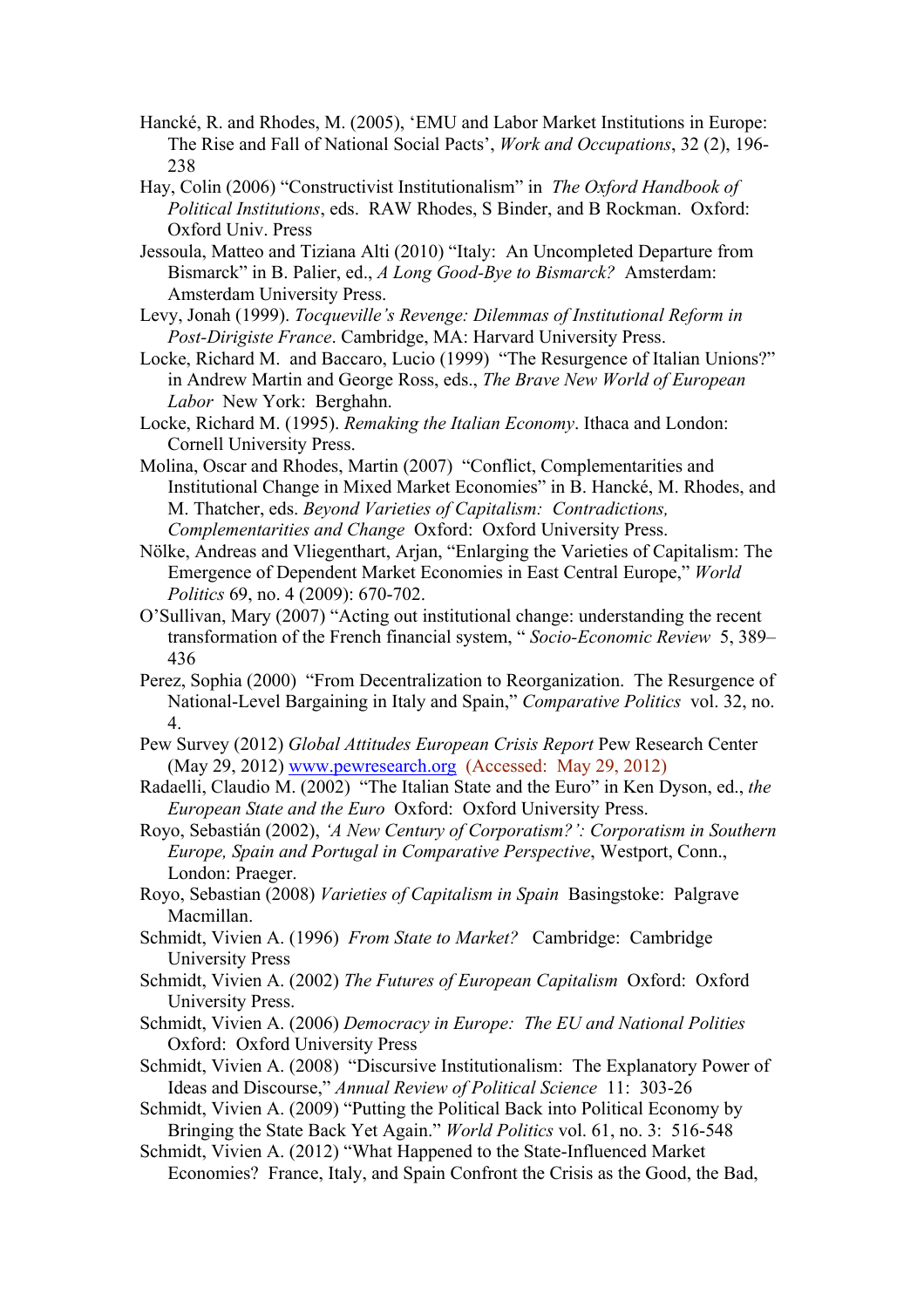and the Ugly" in *The Consequences of the Global Financial Crisis: The Rhetoric of Reform and Regulation* eds. Wyn Grant and Graham Wilson. Oxford: Oxford University Press (forthcoming)

- Schmidt, Vivien A. and Thatcher, Mark (n/a) "Introduction," in *Resilient Liberalism*: *European Political Economy from Boom to Bust* eds. Vivien A. Schmidt and Mark Thatcher. Cambridge, UK: Cambridge University Press (forthcoming 2013).
- Streeck, Wolfgang and Thelen, Kathleen (2005) "Introduction" in Wolfgang Streeck and Kathleen Thelen (eds.) *Beyond Continuity: Institutional Change in Advanced Political Economies* Oxford: Oxford University Press.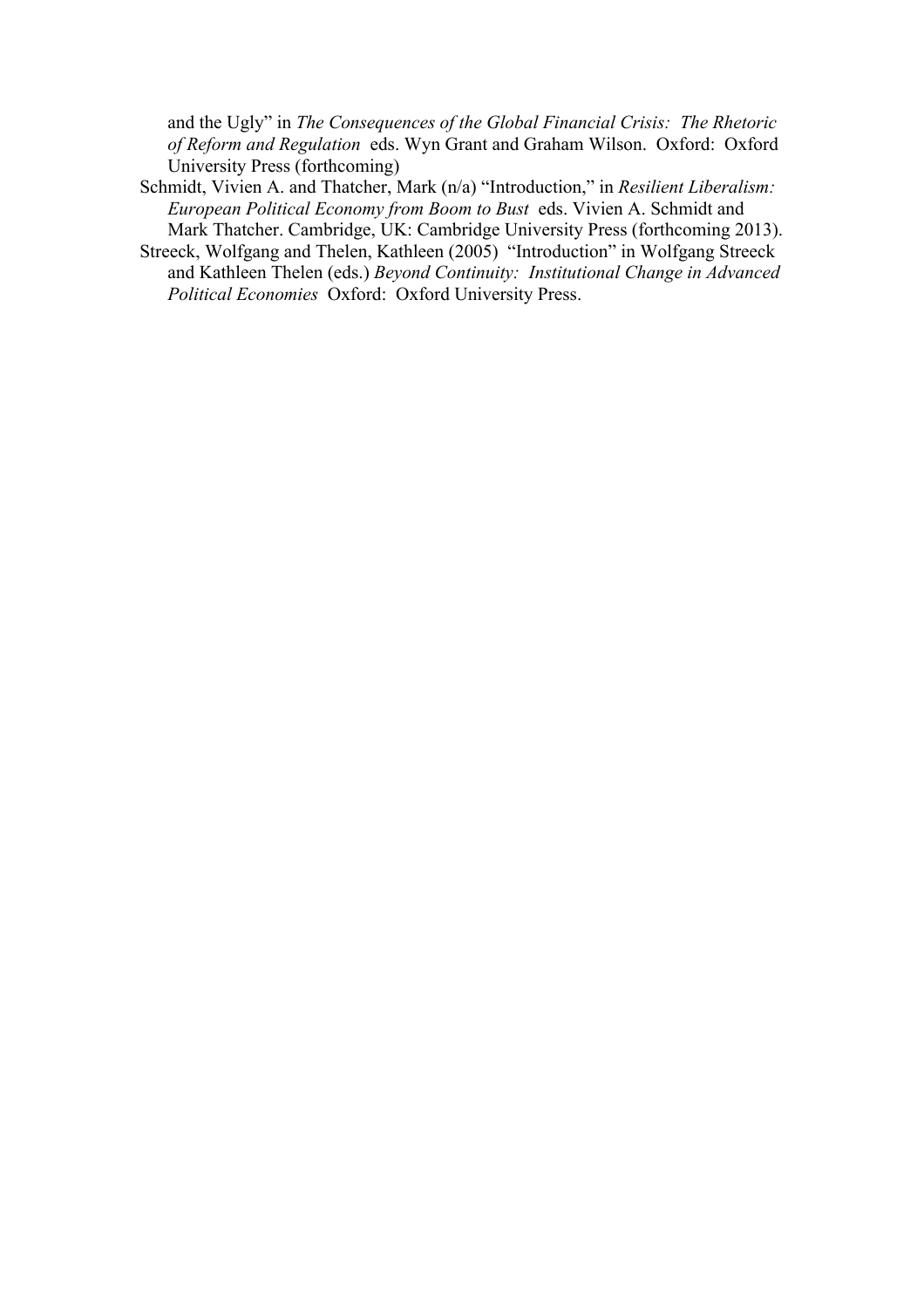|                                   | Italy    | France  | Spain     | <b>EU 27</b> |
|-----------------------------------|----------|---------|-----------|--------------|
| GDP Growth 2009                   | $-5.0$   | $-2.6$  | $-3.7$    | $-4.2$       |
| Debt as % of GDP 2009             | 115.8%   | 77.6%   | 53.2%     | 73.6%        |
| Deficit as % of GDP 2009          | $-5.3\%$ | $-7.5%$ | $-11.2%$  | $-6.8\%$     |
| Relative unit labor costs 2009    | 117      | 102     | 115       |              |
| Unemployment 2010                 | 8.4%     | 10%     | 20.3%     | 9.6%         |
| Temporary employment 2010         | 12.5%    | 13.5%   | 25.4%     | 13.5%        |
| Youth unemployment 2009           | 25.3%    | 23.5%   | $39.2\%*$ | 15.6%        |
| Women's employment 2009           | 46.4%    | 60.1%   | 52.8      | 58.6         |
| Risk-of-poverty rate after social | 19%      | 12%     | 18%       | 16%          |
| transfers 2009                    |          |         |           |              |
| Ease of doing business 2009       | 78       | 31      | 62        |              |
| $(ranking, 1 = best)$             |          |         |           |              |
| Perception of corruption 2009     | 4.3      | 6.9     | 6.1       |              |
| (best score $9.4/10$ )            |          |         |           |              |
| Perception of competitiveness     | 50       | 28      | 39        |              |
| 2009 $(1 = best)$                 |          |         |           |              |

Table 1: Italy, France and Spain in comparison

\*Data for August 2010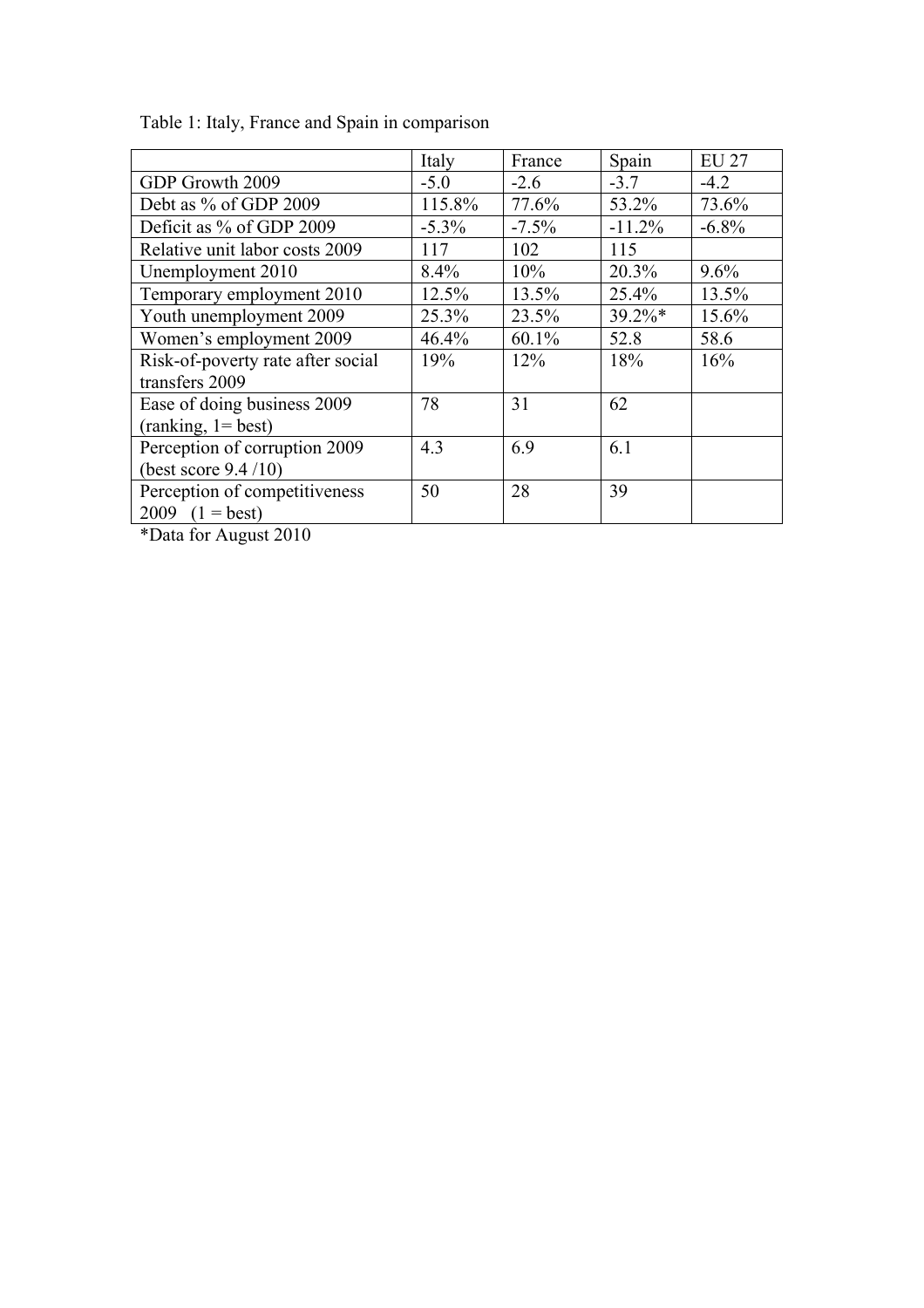

Figure 1: Foreign Direct Investment Inflows

Source: Unctad 2009



Figure 2: Foreign Direct Investment Outflows

Source: Unctad 2009